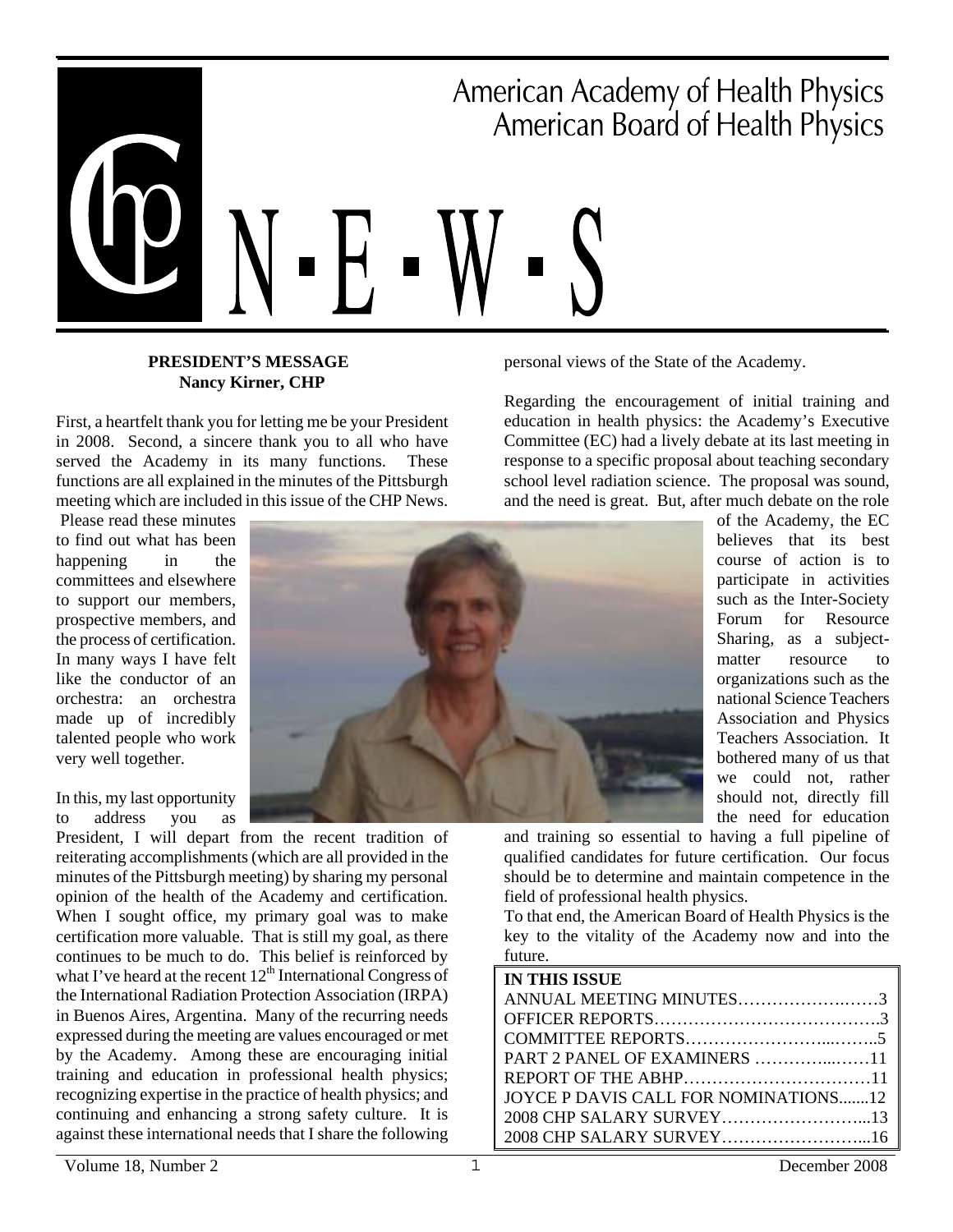It is through the many hours of voluntary service by the Board and, in particular, its Part I and Part II Panels of Examiners, that the didactic and performance standards of the profession are recognized, defined, refined, and upheld. Through its examination programs it institutionalizes the yardstick to measure how well society is preparing candidates. In Washington State, where I live, there is a great outcry that public school teachers are now teaching to "meet the exam", not the overall needs of the student. The same thing happens in the profession of health physics. Students study to pass the exam. Nothing new here, but WE have the responsibility of ensuring that our yardsticks for performance are what is needed to perform in the field of professional health physics. The Board does this through its evaluation of the domains of practice and question rubrics. Let me assure you that the Board is alive and well!

Much has been said in the IRPA meeting about the need for recognized technical experts. IRPA has issued the following definitions regarding technical experts:

*Radiation Protection Expert (RPE)" is a person:* 

- *1. having education and/or experience equivalent to a graduate or masters degree from an accredited college or university in radiation protection, radiation safety, biology, chemistry, engineering, physics or a closely related physical or biological science; and*
- *2. who has acquired competence in radiation protection, by virtue of special studies, training and practical experience. Such special studies and training must have been sufficient in the above sciences to provide the understanding, ability and competency to (1) anticipate and recognize the interactions of radiation with matter and to understand the effects of radiation on people, animals and the environment; (2) evaluate, on the basis of training and experience and with the aid of quantitative measurement techniques, the magnitude of radiological factors in terms of their ability to impair human health and well-being and damage to the environment; (3) develop and implement, on the basis of training and experience, methods to prevent, eliminate, control, or reduce radiation exposure to workers, patients, the public and the environment.*
- *(A) In most countries the competence of radiation protection experts needs to be recognized by the competent authority in order for these professionals to be eligible to undertake certain defined radiation protection responsibilities. The process of recognition may involve formal certification, accreditation, registration, etc.*

The Board and the EC are, even while I write this, working through a request for additional information received from the U.S. Nuclear Regulatory Commission regarding automatic recognition of CHPs under 10 CFR 35. This has been a long campaign spanning several AAHP Presidential terms. We will do our best to convince our national authority of our capabilities and the impacts of their decisions.

Academy members need to have our certification recognized, not only throughout the United States, but also throughout the world as a brand that can be trusted. To this end, the Board received the clear direction to work toward accreditation by ANSI under the ISO/IEC 17024 standard. As we attain global recognition of our credentials and titles, we must also guard against cheapening its meaning by implied or explicit reciprocities of unequal worth. On the other hand, we must equally guard against exclusivity to the point that our credential becomes elitist beyond utility.

Many discussions at IRPA have mentioned the expanding uses of radiation in medicine and the dawning of the "nuclear renaissance." There is a need to continue and enhance a strong radiation protection culture, as part of a larger strong safety culture. A definition of culture that appears to fit in this context is "the sum total of the learned behavior of a group of people that is generally considered to be the tradition of that people and that is transmitted from generation to generation." (http://www.tamu.edu/classes/cosc/choudhury/culture.html) Health Physics Society President Dick Toohey has recently written of the need for a strong safety culture. Putting this into an Academy context, we need to maintain our professional standards and teach ethical behavior by example. Providing meaningful and timely educational programs for our members is but one facet of maintaining professional standards. I will not elaborate further other than to emphasize that, as credentialed professionals, we carry the burden of leadership in the area of passing our radiation protection culture both within our work organizations and to the next generation of CHPs.

My year as Academy President is nearing completion. It has been both an honor and a privilege to serve you. As I prepare to pass my baton to the Academy´s new President, Richard Vetter, I am confident that the orchestra and its leader will perform well. I am equally grateful that Nancy Johnson is performing as our First Chair and Concert Mistress. Thank you all for the beautiful music in 2008!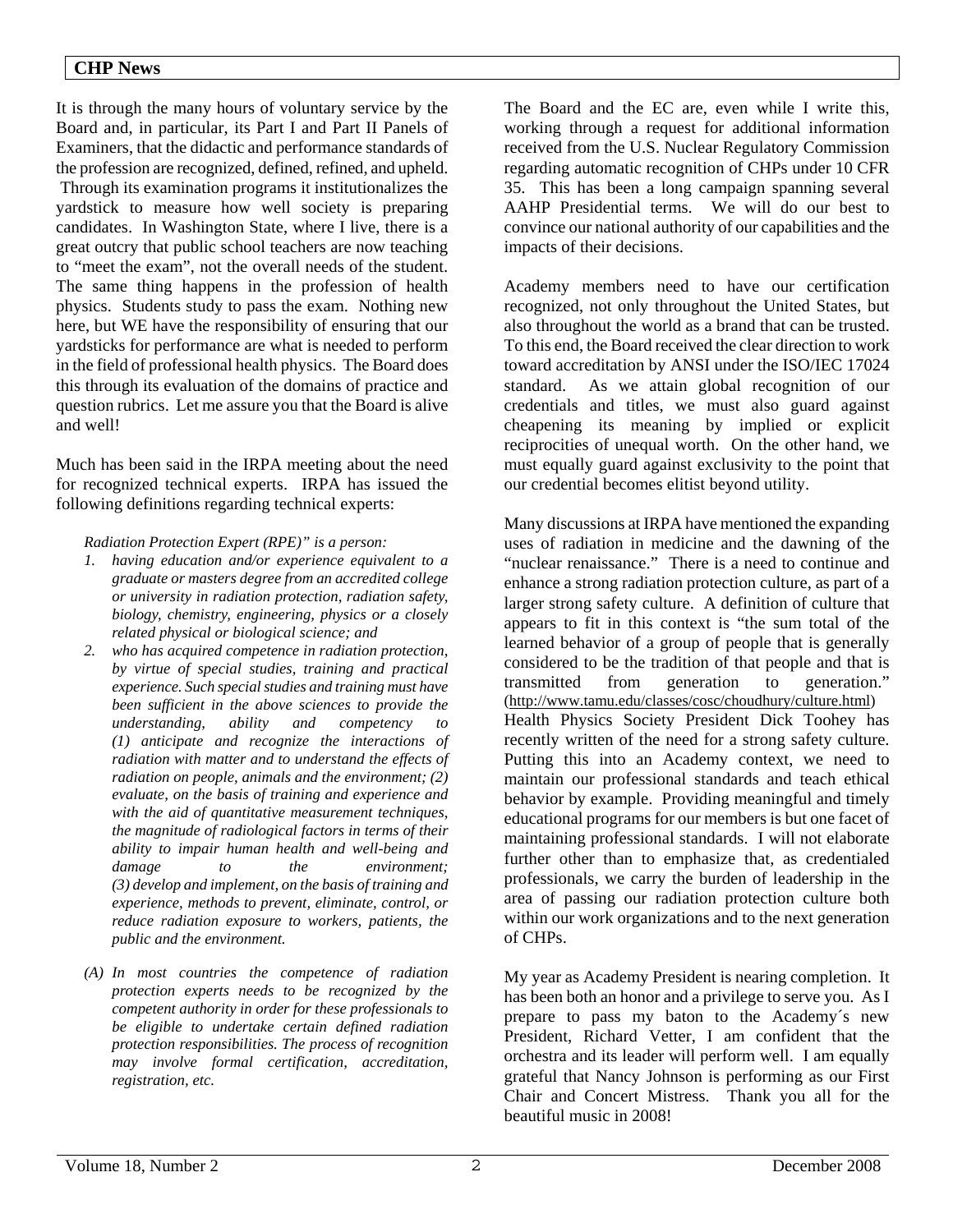#### **AMERICAN ACADEMY OF HEALTH PHYSICS EXECUTIVE COMMITTEE**

**Minutes of July 12 - 13, 2008 Pittsburgh, Pennsylvania** 

*Note that the unabridged AAHP Executive Committee Meeting minutes from the July 12-13, 2008 will be available on the AAHP website (http://www.hps1.org/aahp/membersonly/) after the conclusion of the January 2009 AAHP Executive Committee Meeting.* 

#### **1.0 Call to Order**

President Nancy Kirner called the meeting to order at 1:00 p.m. local time on July 12, 2008, and welcomed those present.

#### **2.0 Welcome to Members and Guests**

#### **Executive Committee Members:**

Harry Anagnostopoulos - Assoc Newsletter Editor Ed Bailey – Treasurer Mike Bollenbacher - Director designate Earl Fordham – CRCPD Liaison Nancy Johnson - Program Director Nancy Kirner – President Ed Maher - Past-President Dan Mantooth – Secretary David Myers – Director and Parliamentarian Cheryl Olson – ABHP Chair Paul Stansbury - President Elect Designate Jim Tarpinian - ABHP Chair Richard Vetter - President-Elect

#### **Committee Chairs:**

Jay Maisler – Professional Development

#### **3.0 Discussion and Approval of Agenda**

The meeting agenda and handout packet had been distributed electronically to the Executive Committee in advance of the meeting.

**4.0 Approval of Minutes of January 2008 Meeting**  Secretary Dan Mantooth had provided a draft of the meeting minutes from the Executive Committee meeting held in January 2008 in Oakland, CA.

#### **5.0 Reports of 2008 Officers**

#### **5.1 President's Report** (Nancy Kirner)

Nancy summarized her written report which had been included in the meeting packet. Of particular interest, Nancy mentioned the following:

- $\checkmark$  The EC generally was in favor of a Letter of Support to Senator Taniguchi to be delivered in person. The letter was delivered by other means.
- $\checkmark$  Nancy requested photos of CHPs in action for CHP Corner.
- $\checkmark$  A discussion was held on changes, if any, to Burk and Associates business practices to ensure security of critical records. The ABHP dealt well with this issue for their needs, breach of security, loss of electronic media. Hard copy of 4-5 years worth of exams would minimize impact. The ABHP is preparing emergency exams I & II under existing rules. Jim Tarpinian will draft procedures on how to invoke the emergency procedures. The AAHP has a concern on having a duplicate record of CHPs should the main database be lost. Nancy Johnson says Jim Willison is very close to resolving this issue. Also, each year the entire database goes to Webmaster, but this not required by current procedure.
- $\checkmark$  Dave Myers reminded the EC that the issue arose from comments by Gary Kephart on the strategic plan. Jim Tarpinian said that we will have to address the issue according to efforts to adhere to the new ISO 17024 standard.
- $\checkmark$  Individual qualification records for sitting for the exams are paper files maintained by Secretariat.
- $\checkmark$  President Kirner said there are 3 tiers to certification: 1) Actions of the Board 2) members of the Academy, 3) Exam qualifications.
- $\checkmark$  Nancy Johnson said that there appears to be a need for the AAHP/ABHP database to be routinely backed up and sent to a predetermined location.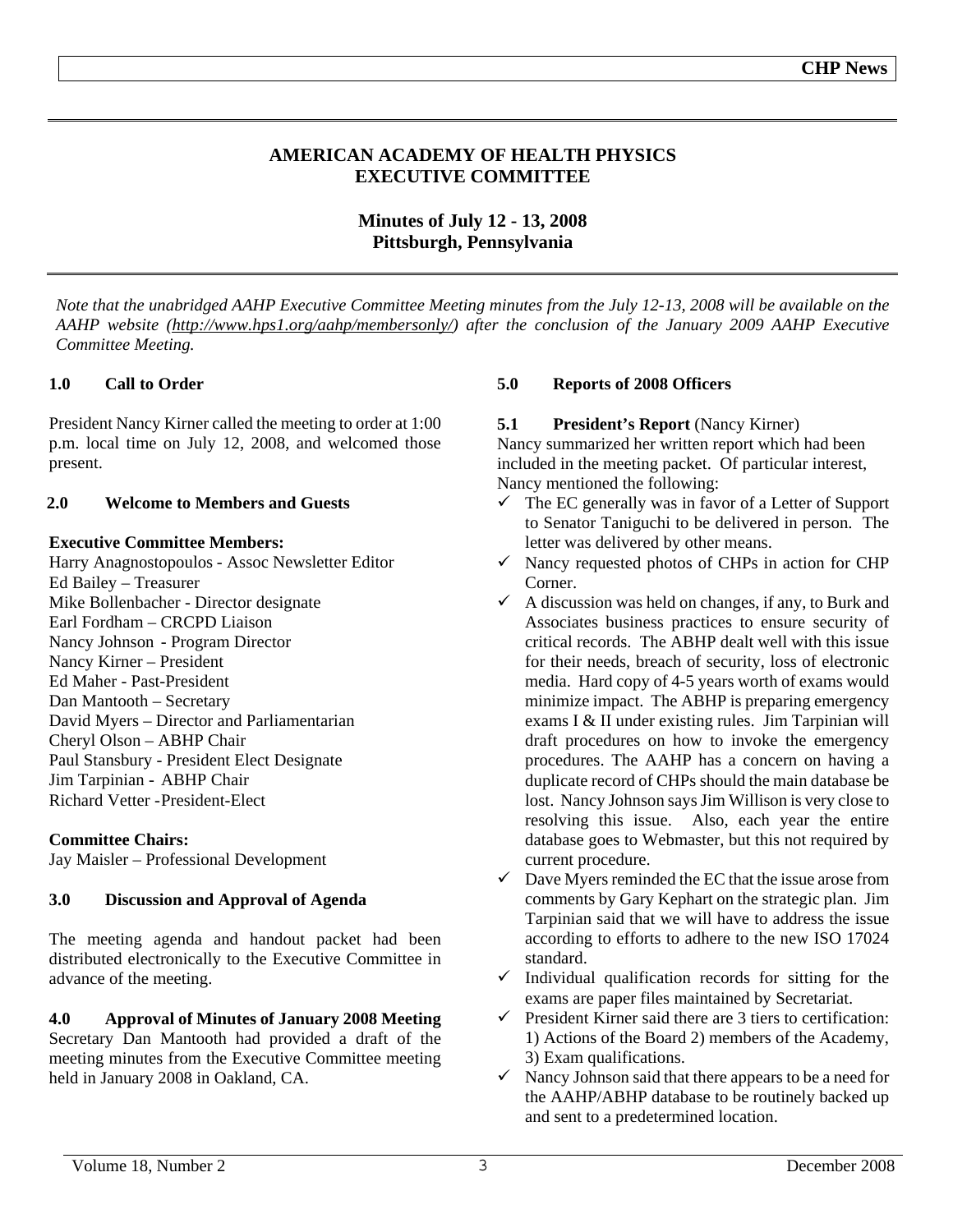- $\checkmark$  Dave Myers asked if there is offsite storage for records. Nancy Johnson replied that they are close to DC which is a target, suggested that some other region be used to store backup.
- $\checkmark$  Ed Maher suggested an ad hoc committee to study the issue and recommend actions.
- $\checkmark$  The existing ad hoc committee consisting of President Kirner, Dave Myers, Jim Tarpinian, and Nancy Johnson will address the issue of backup and storage of the AAHP membership database.

#### **5.2 President-Elect** (Rich Vetter)

Rich summarized his written report which had been included in the meeting packet. Of particular interest, Rich mentioned the following:

- $\checkmark$  Passed out a revised President Elect Report.
- $\checkmark$  Added "No Revisions Needed" to SOP 1.2.1 as per procedure.
- $\checkmark$  Submitted proposed new members and chairs of AAHP Standing Committees for EC approval.

#### **5.3 Past President** (Ed Maher)

Ed summarized his written report which had been included in the meeting packet. Of particular interest, Ed mentioned the following:

- $\checkmark$  Ed was requested by Dick Burk to continue as a member of the HPS/AAHP ad hoc Committee on Educational Benchmarks for the Intersociety Forum for Resource Sharing. This ad hoc committee is developing a position paper on what levels of radiological health and protection information should be introduced at various secondary school grade levels. Lisa Bosworth has chaired two committee conference calls in attempting to reach a consensus on this issue. A summary of the proceedings and challenges that this ad hoc committee is undertaking was attached with the officer report. One of the issues is that physics is not introduced until junior level in high school, and there are questions regarding what grade level information about our profession should be introduced. Greg Hall, appeals committee, picked up the leadership on this issue. Ed emphasized the importance of this effort and its relationship to Paul Stansbury's proposal to increase active recruitment of health physicists. Ed queried whether the effort should remain with Appeals or go to Continuing Education Committee. President Kirner prefers leaving it where it is since action is being taken.
- $\checkmark$  Rich Vetter mentioned that there is an effort by an organization headed by Dr. Leon Lederman, the former head of Fermi Lab, who is pushing physics education in the Freshman year of high school, and as early as  $4<sup>th</sup>$  grade for some topics. He is "...one of the

main proponents of the "Physics First" movement. Also known as "Right-side Up Science" and "Biology Last," this movement seeks to rearrange the current high school science curriculum so that physics precedes chemistry and biology."

- $\checkmark$  President Kirner formed an ad hoc committee on science education chaired by Greg Hall, with members Nick Panzarino and Penny Shamblin.
- $\checkmark$  Developed about 80% of the webpage designs (50 pages) for the new AAHP Website and transmitted them to Brett Burk and Ruedi Birenheide for inclusion in the demonstration website. In parallel, Jim Willison has been developing web pages for the ABHP and doing some of the coding. The on-line version of the new website is expected to be ready before the end of the calendar year. A final report of all website design activities, including future recommendations, will be submitted to the Executive Committee at the 2009 Midyear Meeting in San Antonio, Texas. Ed emphasized that the EC needs to review the website and provide input and feedback to him.
- $\checkmark$  Developed the final speaker list for the AAHP Special Session at the Annual Meeting in Pittsburgh. The proposed title of the session is "Radiological Accidents and Incidents: Lessons Learned?" The final program for the Special Session is included in the agenda package and attached to this officer report. We had a last minute substitution of speakers when Harold Denton experienced medical problems. Bill Dornsife has graciously agreed to replace Harold in the program and speak on the lessons learned by the State regulators during the TMI accident. Joe Ring is unable to attend and is sending his Deputy to present his paper.

#### **5.4 Secretary** (Dan Mantooth)

Dan summarized his written report which had been included in the meeting packet. Of particular interest, Dan mentioned the following:

- $\checkmark$  Reported the final election results from the Secretariat:
- $\checkmark$  President-Elect Paul Stansbury
- $\checkmark$  Treasurer Raymond Johnson
- $\checkmark$  Director Michael Bollenbacher
- $\checkmark$  Forwarded January 2008 EC meeting minutes and election results to CHP Corner.
- Reviewed SOPs 1.4.1 and 1.4.2 per procedure.
- $\checkmark$  Dan did not identify any specific issues regarding records retention practices, but wondered if we were in compliance. Nancy read the procedure on record retention, but was also unsure as to compliance.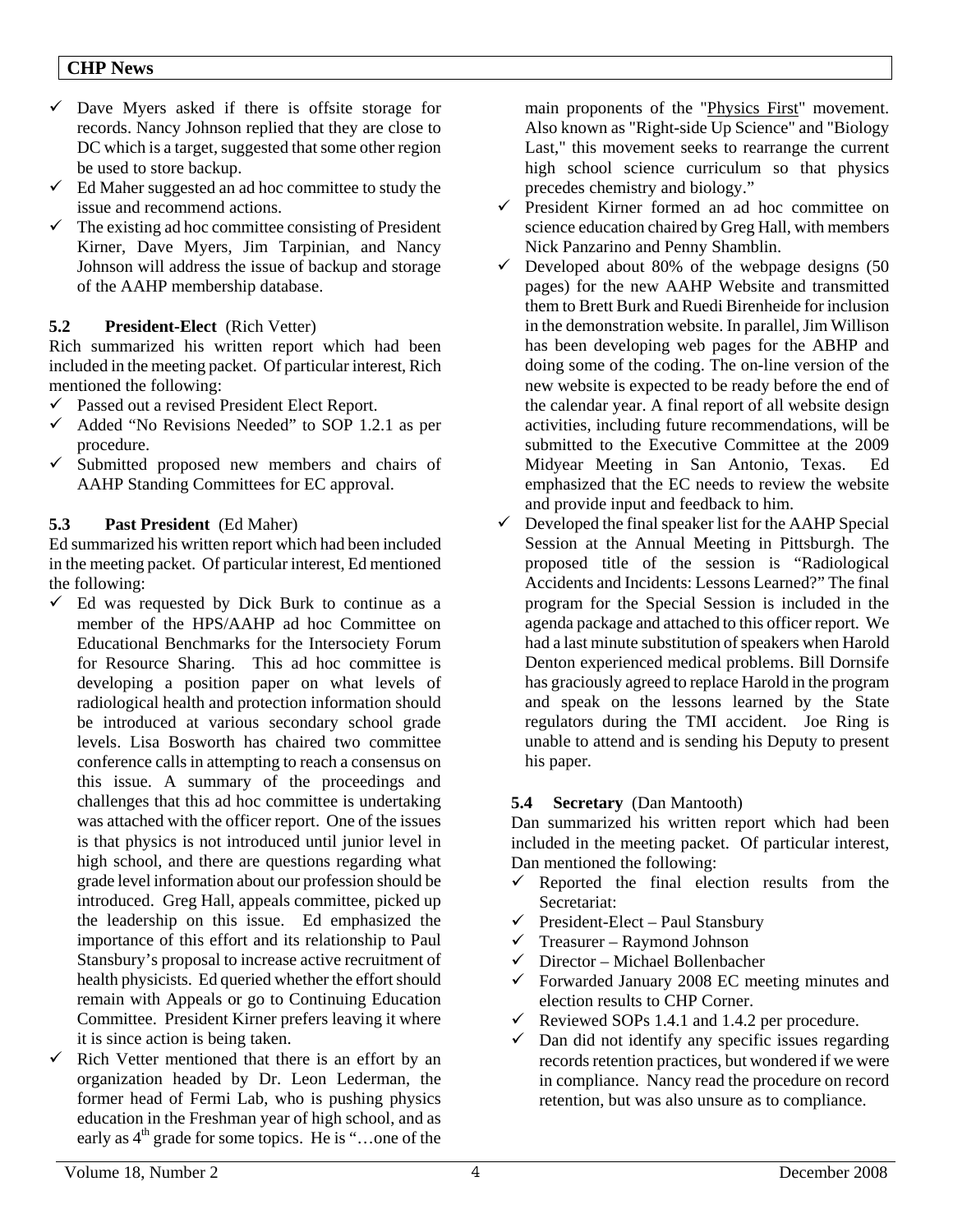- $\checkmark$  Ed Bailey suggested that we have a joint ad hoc committee to address both the AAHP and ABHP records needs.
- $\checkmark$  President Kirner recommended that having Jim Tarpinian on both will achieve this end.

#### **5.5 Treasurer** (Ed Bailey)

Ed summarized his written report which had been included in the meeting packet. Of particular interest, Ed mentioned the following:

- $\checkmark$  Conducted reviews and rated the performance of both the AAHP investments and the Financial Manager for the periods ending February 29, 2008 and May 31, 2008.
	- o The fair market value of intermediate and longterm funds totaled \$669,647 as of May 31, 2008.
	- o This represented a decrease in value of \$7,818 (- 1.15%) from November 30, 2007. This total is slightly greater than last year at the same time  $(0.2\%)$ .
	- o The performance of the financial manager is rated "green"
	- o The fair market value for AAHP long term funds exceeds the investment policy requirement of 150% (221%). The value of short and intermediate term funds exceeds the investment policy requirement of 100% (132%).
	- o In compliance with policy on classes of investments.
- $\checkmark$  Prepared revisions to SOP 2.4.3.
- $\checkmark$  BurkInc bonus will not exceed 5% of the Contract.
- $\checkmark$  The total investment portfolio lost \$57,000 due to market conditions.

#### **5.6 Parliamentarian** (Dave Myers)

Dave summarized his written report which had been included in the meeting packet. Of particular interest, Dave mentioned the following:

- $\checkmark$  The final version of SOP 1.1.2 on Academy Service Awards that was approved at the meeting in Oakland was included with the written report.
- $\checkmark$  Noted that review of the GTTK documents is required before Mid-year meeting, but a good idea anytime.
- $\checkmark$  President Kirner asked to make sure that the SOP for the President is on the website. Dave Myers stated that he would send the new SOP for the President as well as the others that have been reviewed/approved during the past couple of Executive Committee meetings to the webmaster, Scott Medling.

#### **6.0 Committee Correspondence and Reports**

#### **6.1 Appeals Committee** (Bob Cherry)

No written report was submitted by the Appeals Committee.

#### **6.2 Continuing Education Committee** (Sarah Hoover)

The Continuing Education committee did not submit a written report. President Kirner asked Nancy Johnson to report on the status of the committee. This committee has a lot of responsibility, and has not been very active. Nancy Johnson will work with Committee Chair-elect to involve him with the current chair to revitalize the committee. Nancy Johnson reported that three courses were offered by the AAHP with over 120+ enrolled on Saturday July 12, 2008.

#### **6.3 Exam Site Selection Committee** (Larry Sanders)

The Exam Site Selection Committee did not submit a written report. President Kirner reported that the list of exam sites appears in the Report for the Secretariat. Jim Tarpinian mentioned that there was discussion at the ABHP meeting on involvement with the exam site selection committee. They decided to maintain the separation between the two organizations (a recent issue with the CCSB), and that ABHP should not be involved in exam site selection.

#### **6.4 Finance Committee** (Ed Bailey)

Ed summarized his written report which had been included in the meeting packet. Of particular interest, Ed mentioned the following:

- $\checkmark$  The finance committee developed the proposed budget for FY 08-09. The budget was discussed in New Business, Section 11.
- $\checkmark$  Continuing trend of more proposed expenditures than income.
- $\checkmark$  Finance Committee reviewed the performance of securities held by the AAHP compared with market performance and concluded that the performance is very good.
- $\checkmark$  Changes to SOP 2.4.3 Financial Operations Details will be addressed in New Business.

#### **6.5 Nominating Committee** (Kathy Pryor)

The Nominating committee submitted a written report which had been included in the meeting packet, but no members of the Committee were present to discuss the report:

The ABHP has two vacancies to be filled for terms beginning in January 2009. The Nominating Committee has submitted a slate of four (4) candidates to the EC for consideration, and provided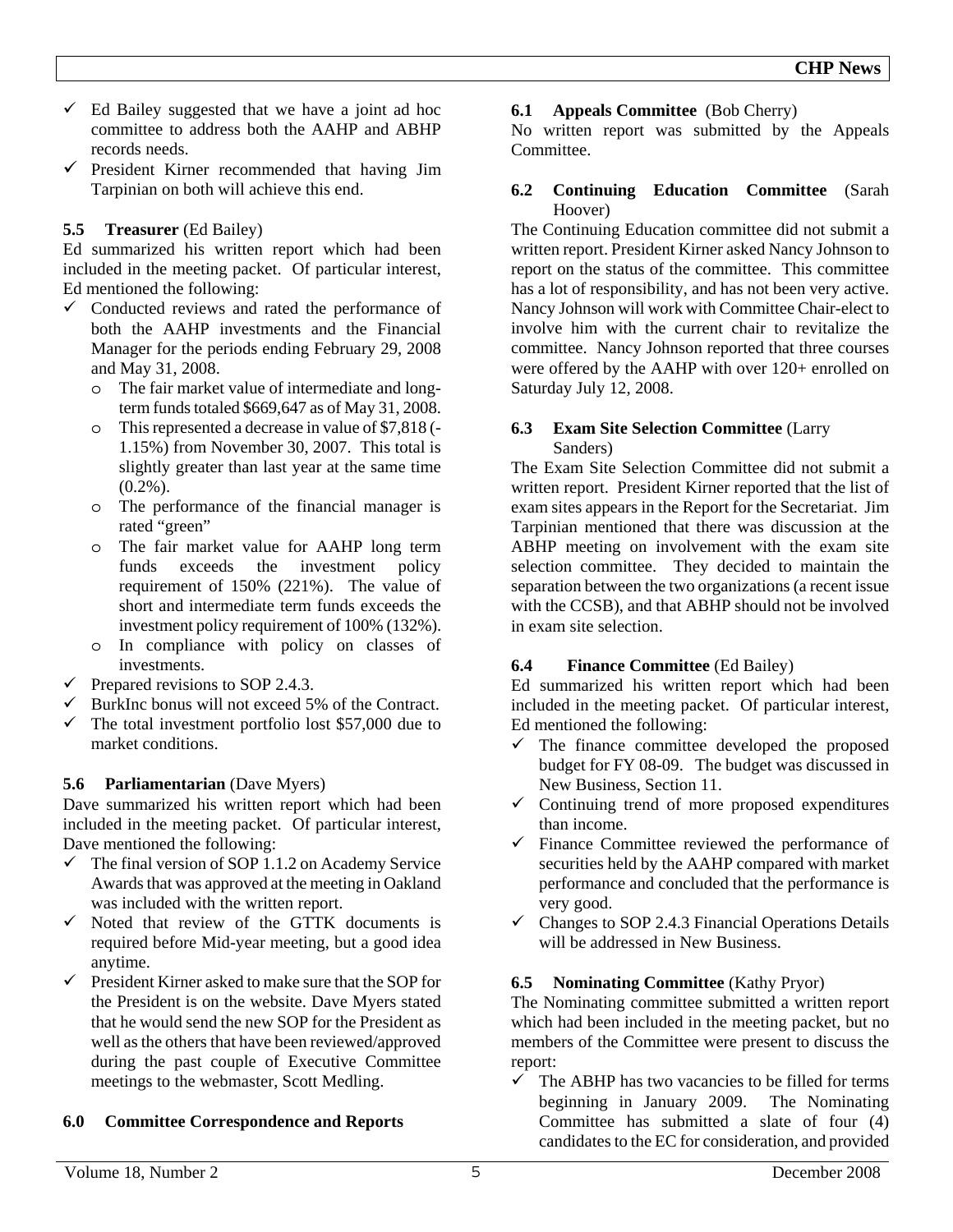the rankings of candidates from the ABHP for information. Candidates were also solicited from the CRCPD and the ABMP. The candidates were:

- \* Sharon Dossett \* Govind Rao
- 
- \* Drew Thatcher \* Arthur Desrosiers
- $\checkmark$  An ad hoc selection committee was formed to find suitable candidates for a replacement position on the American Board of Medical Physics. Mike Sheetz's name was submitted to the AAHP for EC approval.

#### **6.6 Professional Development Committee** (Jay Maisler)

Jay summarized his written report which was distributed at the meeting. Of particular interest, Jay mentioned the following:

- $\checkmark$  The PDC met by conference calls through January. Worked on SQ/P for CHP Expert Witness.
- $\checkmark$  SQ/P 002 for Qualifications for RSOs in Health Care Facilities - PDC member Kevin Buckley is working with AAMP to draft the standard. They expect a draft in December.
- $\checkmark$  The committee is developing a draft on "Why" Become a CHP". Some discussion on budget to develop the brochure.
- $\checkmark$  The committee is looking at quality of PEP classes. They will be working with Jim Willison, Continuing Education Committee Chairman-elect.
- $\checkmark$  Jay asked for volunteers to man the AAHP booth.
- $\checkmark$  There was much discussion on evaluating quality of PEP courses. An issue was raised on the difficulty identifying criteria for quality. Also, other courses are credited besides PEP. Action Item was closed pending consideration of the issue.
- $\checkmark$  Jim Tarpinian stated that we may be forced to have criteria for continuing education credits at some point.
- $\checkmark$  Rich Vetter provided an analogy to continuing education within the medical community.
- $\checkmark$  Continued discussion on SQ/P 002 and proposed motion ensued.
- $\checkmark$  Jay is going to get input from the PDC and invite Rich Vetter to attend their meeting.

#### **6.7 Professional Standards & Ethics Committee**  (Paul Rohwer)

The Professional Standards & Ethics committee submitted a written report which had been included in the meeting packet, but no members of the Committee were present to discuss the report:

 $\checkmark$  The Committee had no recommendations on the question from the EC regarding how to deal with criminal records.

- $\checkmark$  Ed Maher clarified the question as whether a criminal record should be considered when approving individuals for certification. Also, should actions be taken for certified people who commit felonies?
- $\checkmark$  Jim Tarpinian said the issue was discussed at the ABHP meeting. There is still no decision but the ABHP is willing to follow the AAHP recommendation.
- $\checkmark$  Dave Myers mentioned that this is a one case issue. Further consideration may not be a good use of the Academy's time.
- $\checkmark$  President Kirner suggested the committee be requested to document their efforts and forego further effort on the issue.
- $\checkmark$  Rich Vetter recommended the committee document their efforts and handle future issues on a case by case basis; i.e. what actions to take.
- $\checkmark$  Rich and Dave's opinion was supported by Jim Tarpinian. Jim volunteered to work with the committee to identify actions to take for future cases.

#### **6.8 Title Protection/Professional Recognition Committee** (Tom Buhl)

The Title Protection/Professional Recognition Committee submitted a written report which had been included in the meeting packet, but no members of the Committee were present to discuss the report:

- $\checkmark$  Howard Dickson requested that he be the HPS liaison with the AAHP Title Protection/Recognition Committee. Some discussion on whether this required EC approval. Dave Myers said that it does not require official approval. Unanimous agreement was reached among Executive Committee members on appointing Howard as the HPS Liaison to the Title Protection/Recognition Committee.
- $\checkmark$  A bill to protect the titles of CHP and CIH was submitted for "sunrise review" for consideration during the next legislative session of the Hawaii legislature. The bill was introduced by Senator Taniguchi and is a study bill. No real impact as yet.

#### **6.9 Liaisons' Reports**

**6.9.1 ABMP** (Dean Broga/ Michael Sheetz/Jean St. Germain)

No written report was submitted.

#### **6.9.2 CRCPD** (Earl Fordham)

No written report was submitted, but Earl discussed the following: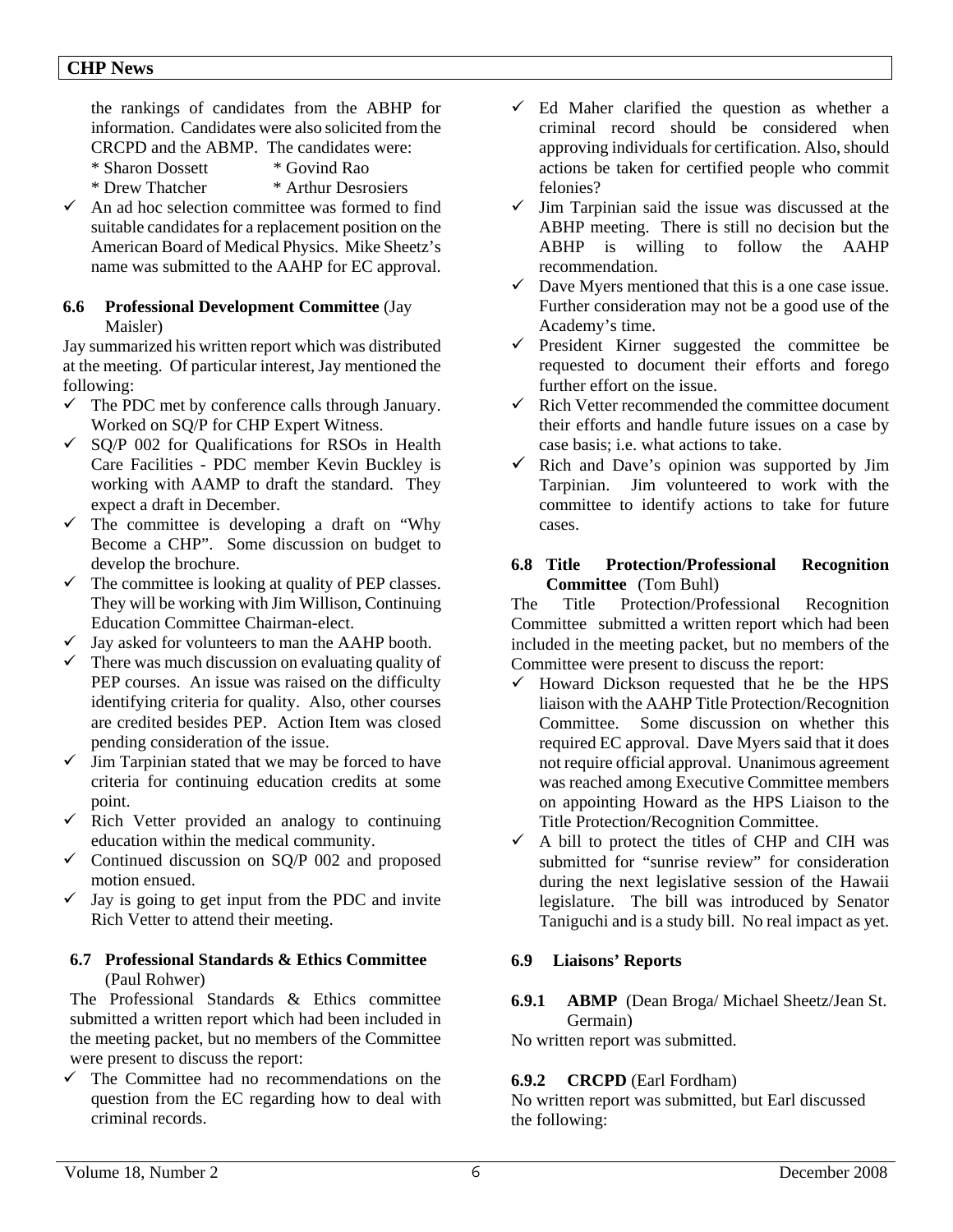- $\checkmark$  Electronic backup for AAHP records could be maintained on the CRCPD server. Earl will check on capacity.
- $\checkmark$  Earl asked if action pictures have to be CHPs. Ed Maher said that it was desirable but not necessary.
- $\checkmark$  Earl reported CRCPD groups are drafting suggested state regulations for the control of radioactive materials and sources, including x-ray. Additional work will be needed after Congress passes bills that may add credentialing sought by many industry groups. Once bills are signed into law, these CRCPD groups will draft regulations to incorporate the requirements embodied in the statutes.

#### **6.9.3 Health Physics Society** (Kathy Shingleton) No written report was received from the HPS Liaison.

#### **6.9.4 NRRPT (**Dave Kent)

No written report was received from the NRRPT Liaison.

#### **7.0 Reports from the Editor & Webmaster**

**7.1** Newsletter Editor (Harry Anagnostopoulos for Kyle Kleinhans)

The written report from the Newsletter Editor had been included in the meeting packet. The assistant editor, Harry Anagnostopoulos attended for Kyle Kleinhans. Harry reported that Kyle did not provide any additional information beyond that in the written report.

#### **7.2 Webmaster** (Scott Medling)

No written report was submitted by the Webmaster.

#### **8.0 Report of the American Board of Health Physics** (Jim Tarpinian)

Jim summarized his written report which had been distributed at the meeting. Of particular interest, Jim mentioned the following:

- Some exam applications required Board Chair involvement. Two candidates applied for early admission to the exam (without 2 yrs experience). Each had BS/MS in Physics, which by itself, would not qualify the candidate for early admission to the exam. Each was in a PhD program that had offered at least 20 credits applicable to health physics. They were allowed to take the exam based on the additional credits.
- Dave Myers asked how the Panel chooses the individuals for wise person review. Jim replied that some folks just have the knack. Also look for individuals with a diversity of experience. The goal is to have an exam that provides, within acceptable

tolerance, a balance between calculation and experience-based questions.

- $\checkmark$  Kent Lambert chaired the McAdams Award Committee that selected Jim Willison as this year's recipient.
- $\checkmark$  Jim wrote an article for CHP News on future of accreditation. Process has two elements:
	- 1) Socializing the concept with constituents: Jim just started the process with the article. Jim suggested that we further socialize the accreditation by discussing the elements of the article at the Academy business meeting that is open to the membership. This discussion was added to the [Academy] agenda.
	- 2) Looking at roles and responsibilities of the Academy and the Board. Accreditation actually bridges the responsibilities of both organizations. Jim asked how we can set up a small committee to move forward with the process.
- $\checkmark$  President Kirner said she could do this with an ad hoc committee. Jim Tarpinian expanded on the responsibilities for the committee.
	- 1) ANSI has license to evaluate and grant registration to the ISO/IEC 17024 standard and presents a course presenting requirements for those pursuing accreditation. Jim proposed that someone attend. Nancy Johnson volunteered as one individual. Jim proposed the second person be an Academy member.
	- 2) The ad hoc committee should review the contracts with Burk Inc. and the testing service with the goal to update and develop performance criteria for the two organizations.
- $\checkmark$  President Kirner mentioned that the Laboratory Accreditation Committee was trying to meet the requirements of ISO/IEC 17025 and asked if anyone new how they were progressing.
- $\checkmark$  Jim Tarpinian and President Kirner had some discussion about the relative merits of having the Academy leading the effort of accreditation. Both stressed the need to keep the relative responsibilities clearly defined which is a necessity for either CESB or ISO accreditation.
- $\checkmark$  Nancy Johnson suggested that the ad hoc committee include an individual that also has knowledge of ABHP operations.
- $\checkmark$  Jim Tarpinian said his interest was to insure the Academy had the opportunity to take the leadership role but the process will move forward. President Kirner mentioned that the Academy would support the effort if not lead it.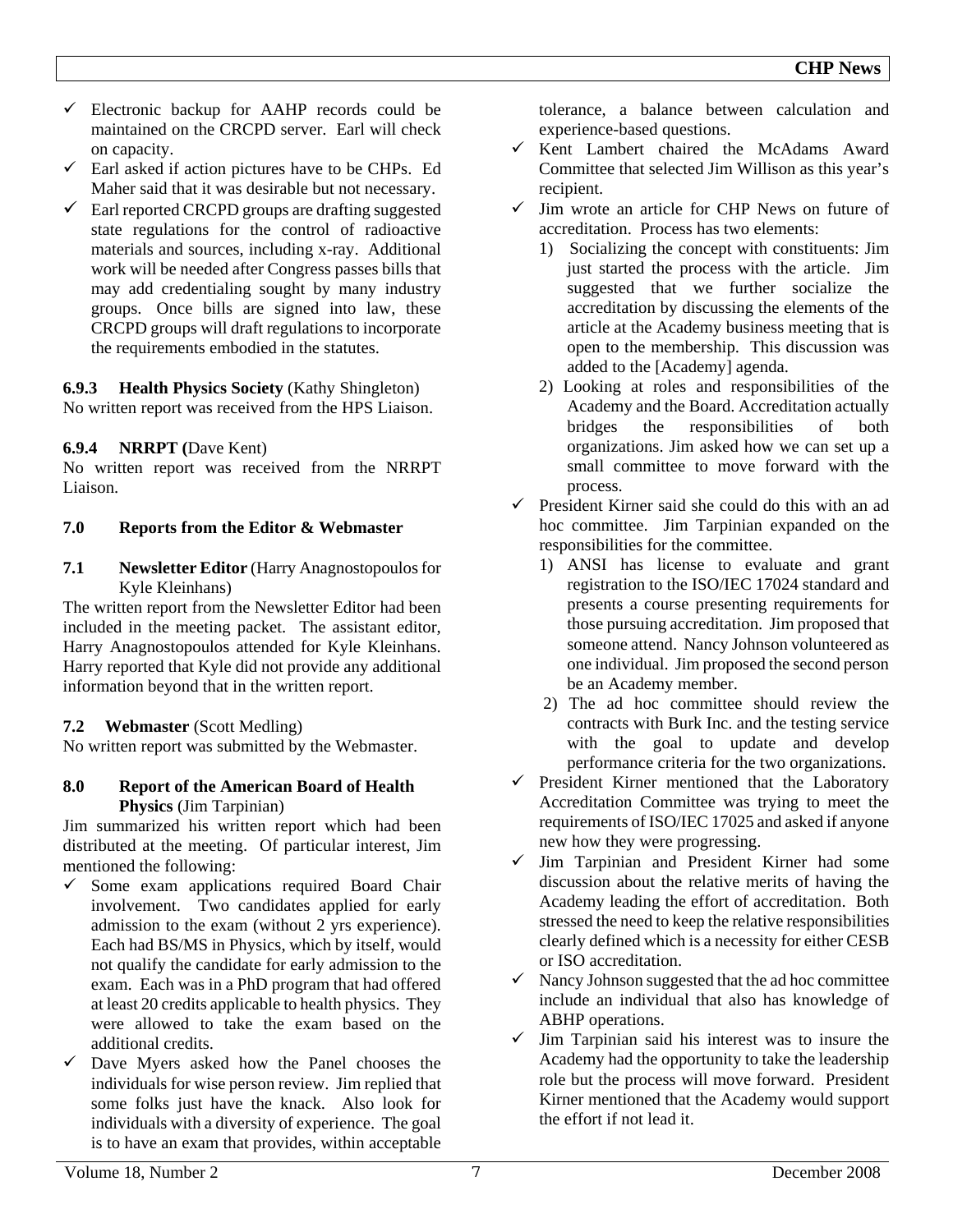- $\checkmark$  Paul Stansbury suggested a person be appointed by the Academy to provide continuity through the entire process. President Kirner suggested Frazier Bronson, former ABHP chair. Some discussion but no consensus on Frazier's participation.
- $\checkmark$  President Kirner suggested Jim Tarpinian look at the Academy roster and select a liaison. Jim suggested his action from Oakland be rescinded based on the path forward identified at this meeting.
- $\checkmark$  Jim reported on new Panel Officer and members starting January 2009.

New ABHP Officers:

- o Chair: Cheryl Olson;
- o Vice Chair: Trish Milligan;
- o Secretary: Nora Nicholson;
- o Parliamentarian: Kent Lambert
- Part I Panel Members:
- o Chair: Jerry Hensley;
- o Vice Chair: Mike Stabin;
- o Members: Nicolas Bates, Cynthia Flannery, and David Medich.

Part II Panel Members:

- o Chair: Mark A. Miller;
- o Vice Chair: David Burkett;
- o Members: John Buddenbaum (approved for additional term), Benny Hooda, Glen Sturchio, Pat LaFrate (1 year term extension).
- $\checkmark$  Proposed a change to Policy Manual Section 1.8 dealing with the length of time that nominations for the McAdams Award should be considered; i.e. candidates that are not successful are still excellent candidates for subsequent years. Proposed the following language:

*The committee will consider nominations received for up to 3 years prior to the next award year.* 

#### **9.0 Report of the Secretariat (Nancy Johnson)**

Nancy summarized her written report which had been included in the meeting packet. She highlighted changes in individual contact information on the rosters.

#### **10.0 Old Business**

#### **10.1 SOP 1.1.2 Academy Service Award (**Dave Myers)

Dave presented the clean copy of the procedure approved at the January meeting.

#### **10.2 NRC Response to Petition for Rulemaking 10CFR35-20** (Nancy Kirner)

Nancy presented the e-mail thread from the NRC recognizing that the Riddenour petition to the rule making had merit. NRC will take it under advisement that they left certain groups off.

There was some discussion as to what does the Academy do, since the comment period is closed, Lynn Fairobent was suggested as someone who might provide input to the NRC on behalf of the Academy.

President Kirner committed to call Lynn and Keith Dinger on the subject.

#### **10.3 AAHP Web Site Redesign Demonstration (**Ed Maher)

Ed presented an overview of the new AAHP Website Design. He encouraged all members to review the website at http://www.aahpnet.org/ and provide comments.

Jim Tarpinian presented an overview of the ABHP website for comparison.

Earl Fordham mentioned that HPS is using website to collect statistics. Kelly Classic is the point of contact.

#### **10.4 Auto-Proctored Part I Exam** (Jim Tarpinian)

Ad hoc committee looked at an auto-proctored exam (i.e Sylvan Center). Consensus is there are not enough people taking the exam to justify the substantial cost. Jim closed the action item to evaluate the issue.

#### **10.5 Transmittal of SOP 1.4.2 to Parliamentarian**  (Bob Miltenberger)

Bob has not submitted the revised version SOP 1.4.2 to Dave Myers, Parliamentarian. The Executive Committee approved the revision to SOP 1.4.2 at the Portland meeting. The revision relates how to handle the storage and distribution of Executive Session minutes. Dave Myers will remind Bob to submit the SOP for his records and so that it can be posted on the AAHP website.

#### **10.6 SQ/P on CHP Expert Witness** (Jay Maisler)

Jay introduced the document and provided an overview of its contents.

- $\checkmark$  Discussion on Motion.
	- o Rich Vetter asked if the Professional Development Committee had asked for outside input to the document.
	- o Jay said they had received input from attorneys and others.
	- o Ed Bailey suggested that members of the AAHP that had actually served as expert witnesses be asked for input.
	- o Jay indicated that he didn't share Rich's concern.
	- o Ed Bailey asked if the document should be issued as a journal article.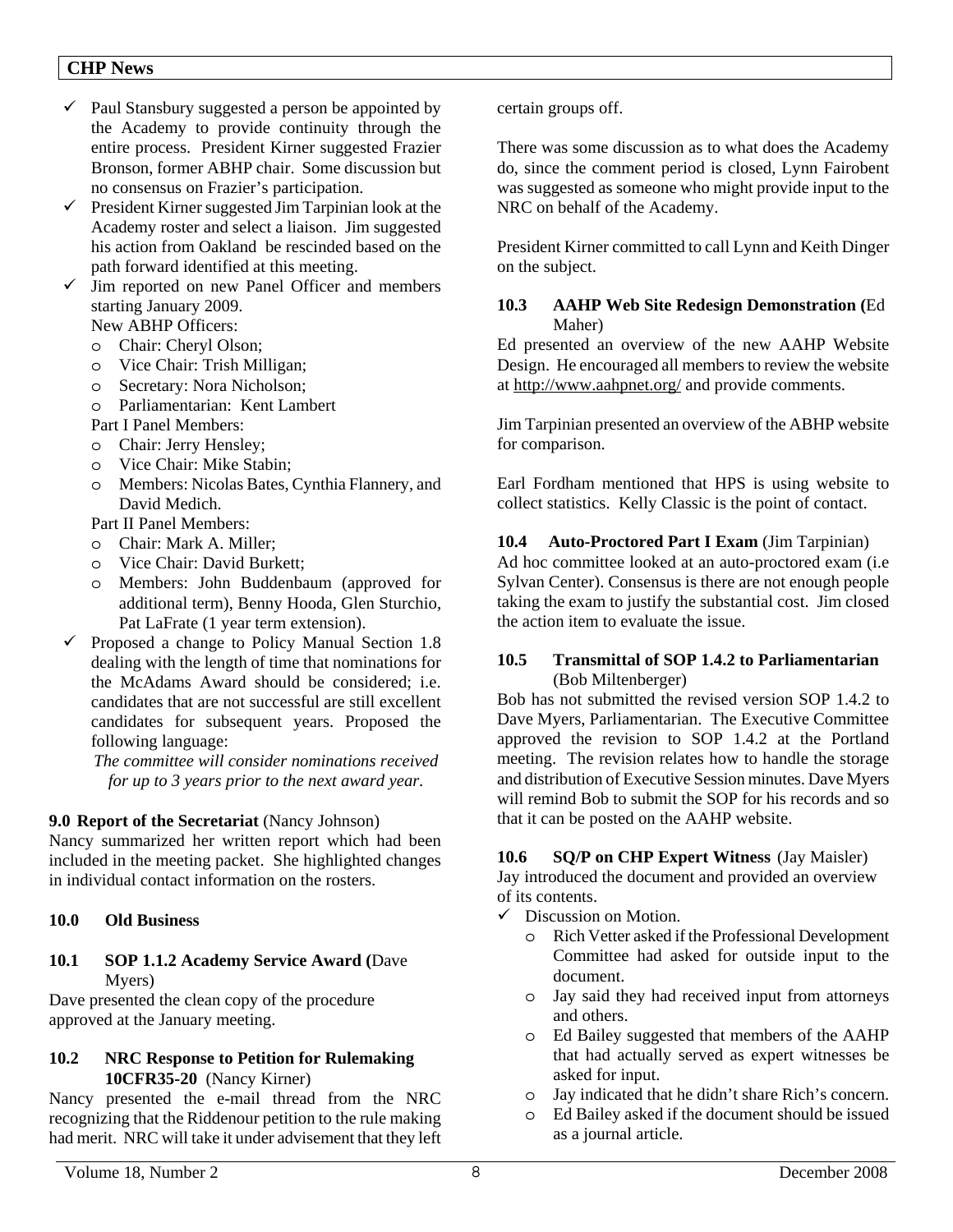o Dave Myers suggested that an announcement on the location of the document be placed in the CHP Corner.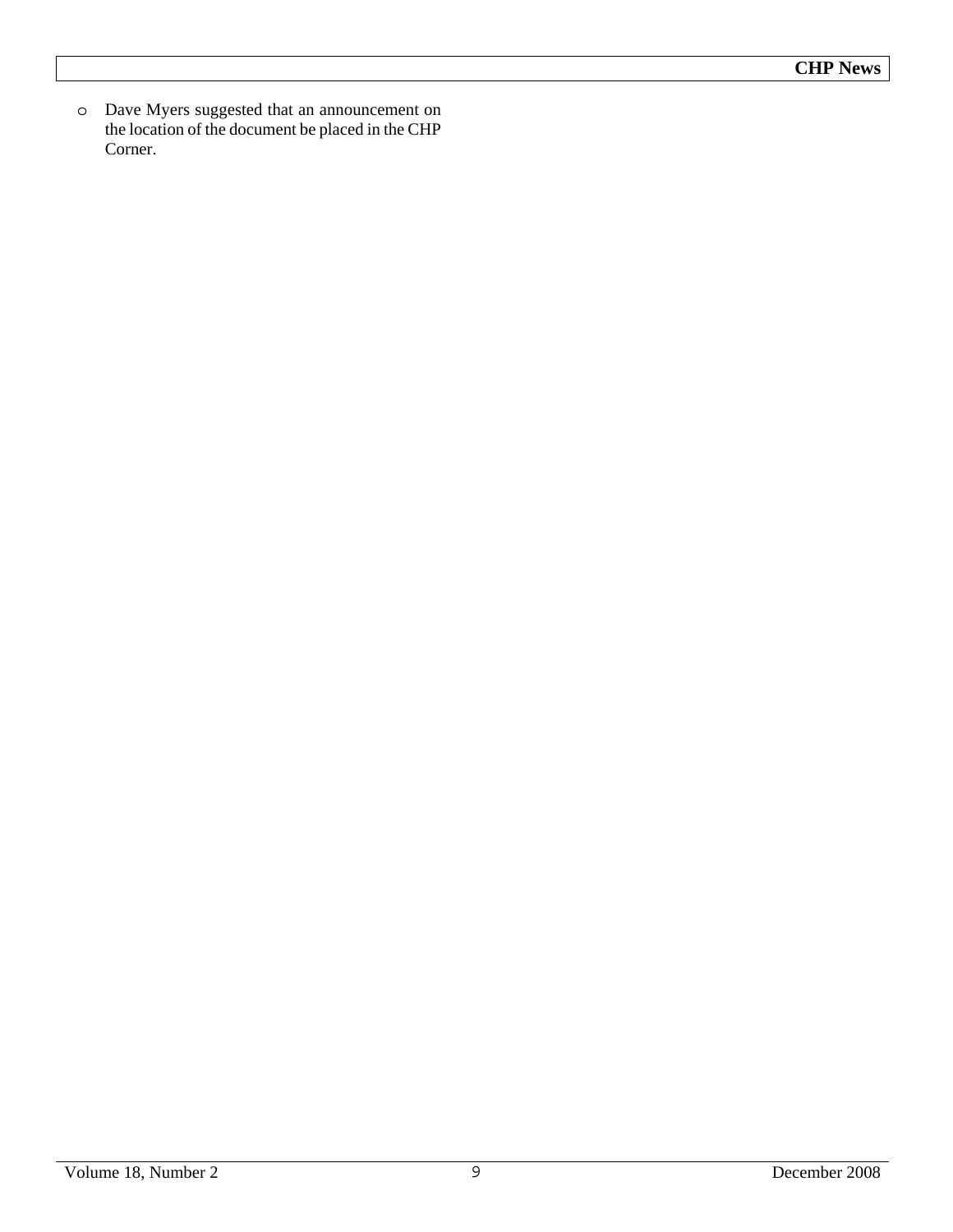#### **10.7 Revisions to SOP 2.5.1, Rev 2** (Kathy Pryor)

A new revision of SOP 2.5.1 was submitted after the agenda package was issued.

- $\checkmark$  Dave Myers offered the opinion that most changes were formatting in nature.
- $\checkmark$  President Kirner said there is a substantive change on page 5 of the SOP, Section 3.2.8.2 dealing with the ranking of the candidates.
- $\checkmark$  Some discussion of other changes, overall strengthening the procedure.

#### **10.8 Creation of GTTK Document for Nominating Committee** (Kathy Pryor)

This is revision 1 of an original GTTK document prepared by Frazier Bronson and submitted on January 22, 2006. No comments other than pleasure that this revision is finally complete

#### **10.9 Position Paper on Radiation Science Knowledge** (Ed Maher)

Ed summarized the issue and reported that Lisa Bosworth was leading the charge on this effort. The Academy is reengaged with the process.

#### **10.10 List of Intersociety Members offering CECs** (Sarah Hoover)

The Executive council reassigned the responsibility of producing the list to Jim Willison.

#### **10.11 Professional Certification, Recognition and Reciprocity with UK** (Jay Maisler)

The ABHP has assumed responsibility for this issue. Resolution will require negotiations/discussions between the various certification bodies. Shawn Googins is chair of the ad hoc committee addressing the issue.

#### **10.12 Review HPS Committee Report Format for Adoption** (Nancy Johnson)

HPS does not have a standard report format. Nancy provided several examples of reports. Ed Maher mentioned that there should be a form to contain suggested motions. Nancy committed to provide the requested forms by the next meeting.

Some discussion occurred after the vote on whether the use of the format needs to be required by SOP.

#### **10.13 Report on Executive Committee Electronic Ballots** (Nancy Johnson)

Nancy's report on the electronic balloting process and recent results were included in the agenda package. The selection of an AAHP representative to the ABMP was determined by electronic balloting March, 2008. A motion to approve Michael Sheetz as representative to the ABMP was made by President Kirner and seconded by Ed Maher. Ten affirmative votes were received (six are required) affirming the appointment.

#### **11.0 New Business**

#### **11.1 Appointment of New Committee Members**  (Rich Vetter)

Rich explained how he arrived at the list of proposed committee members.

#### **11.2 Budget Approval** (Ed Bailey)

Ed provided a detailed overview of the proposed budget. Ed explained how, once again, the proposed expenditures will exceed the expected income, and that, historically, this has seldom been the case. Ed explained the amended budget figures to account for the approved Burk and Associates, Inc. contract performance bonus amount.

There was some further discussion on the apparent shortfall indicated by the amended budget. Ed Maher asked if we are also providing some support to the CESP and the ABMP. Ed Bailey verified a total amount of \$6000 was budgeted for both organizations.

#### **11.3 Is there a need for Policy re: Availability of Academy Course Materials** (Nancy Kirner)

There is no policy covering availability of old course materials. The Academy can't sell these without copyrighting. Ed Maher suggested and those present agreed that distribution of old materials should be up to the author and not involve the Academy. No action was taken on this issue.

#### **11.4 AAHP Ballot Material Consistency** (Nancy Kirner)

President Kirner mentioned that the ballot materials submitted by candidates are inconsistent with regard to volume of material, e.g., number of pages. Nancy Kirner will take the action to arrive at a consistent format. Possible models are the materials that Ed Bailey and Kathy Pryor submitted his for HPS consideration.

#### **11.5 Discuss Active Recruitment of New HPs** (Paul Stansbury)

- $\checkmark$  Paul provided the background and justification for his proposal.
- $\checkmark$  Rich Vetter mentioned that, while he is sympathetic to the proposal, it is outside the mission of the Academy.
- $\checkmark$  Ed Maher agreed that it is outside the mission and provided a lengthy explanation of the efforts of the Intersociety Forum for Resource Sharing (HPS,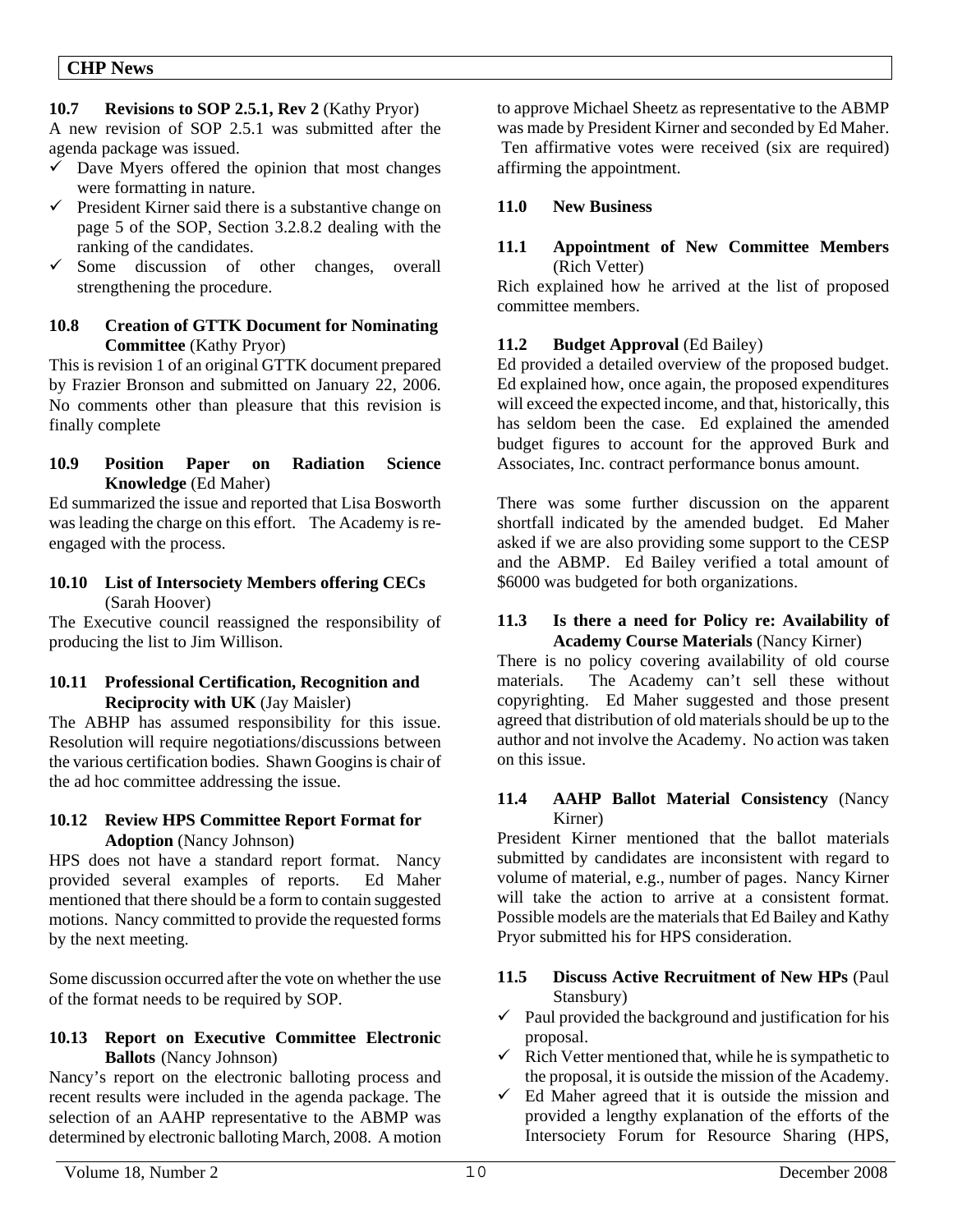AAHP, NRRPT, ABHP, CRCPD, etc.). Ed believes Academy involvement to the Intersociety Forum should be at the Presidential level.

- $\checkmark$  Ed Maher suggested that Paul Stansbury could be that person with appropriate Presidential approval from the Academy.
- $\checkmark$  Much discussion followed on how to provide input into school curriculum. Ray Johnson suggested providing support to State and local projects.
- $\checkmark$  Dave Myers suggested we use the HPS Liaison to offer support to Paul's concept.
- $\checkmark$  President Kirner summarized that we are in agreement with Paul's suggestion, but it is not the primary responsibility of the Academy. The Academy is willing to provide support to the Intersociety Forum for Resource Sharing in this effort.

#### **11.6 Changes to SOP 2.4.3, Rev. 1**

 $\checkmark$  The Finance Committee submitted revisions to SOP 2.4.3, Rev. 1, *Financial Operations Details,* for consideration and approval by the Executive Committee.

- $\checkmark$  Dave Myers asked if there is a benefit to adding specific dollar amounts to an SOP.
- $\checkmark$  Ed Bailey cited many examples of SOPs where this is done.
- Paul Stansbury (the original author) did not want to put in a percentage.
- $\checkmark$  Ed Bailey offered the COLA accounts for inflation/cost of living. Also the percentage is not prescriptive, rather a guideline

#### **11.7 January 2009 Meeting Date**

The meeting in San Antonio will be Saturday January 31, 2009, from 8:00 am to 5:00 pm. A motion to adjourn and reconvene the Executive Committee at the San Antonio mid-year meeting was approved.

#### **12.0 Adjournment**

Address contributions for *CHP News* and "CHP Corner" to:

Kyle Kleinhans, CHP Work: 865-241-1024 FAX: 865-241-4266 E-mail: klink17@tds.net OR krp@y12.doe.gov Harry Anagnostopoulos, CHP Work: 702-295-3489 FAX: 702-295-2025 E-mail: H.Anagnostopoulos@NV.DOE.GOV

ABHP APPLICATION REMINDER: Complete applications to take either part of the 2009 ABHP examination must be filed with the Executive Secretary postmarked no later than **January 15, 2009**. More information can be found at: www.hps1.org/aahp/abhp/prospect.htm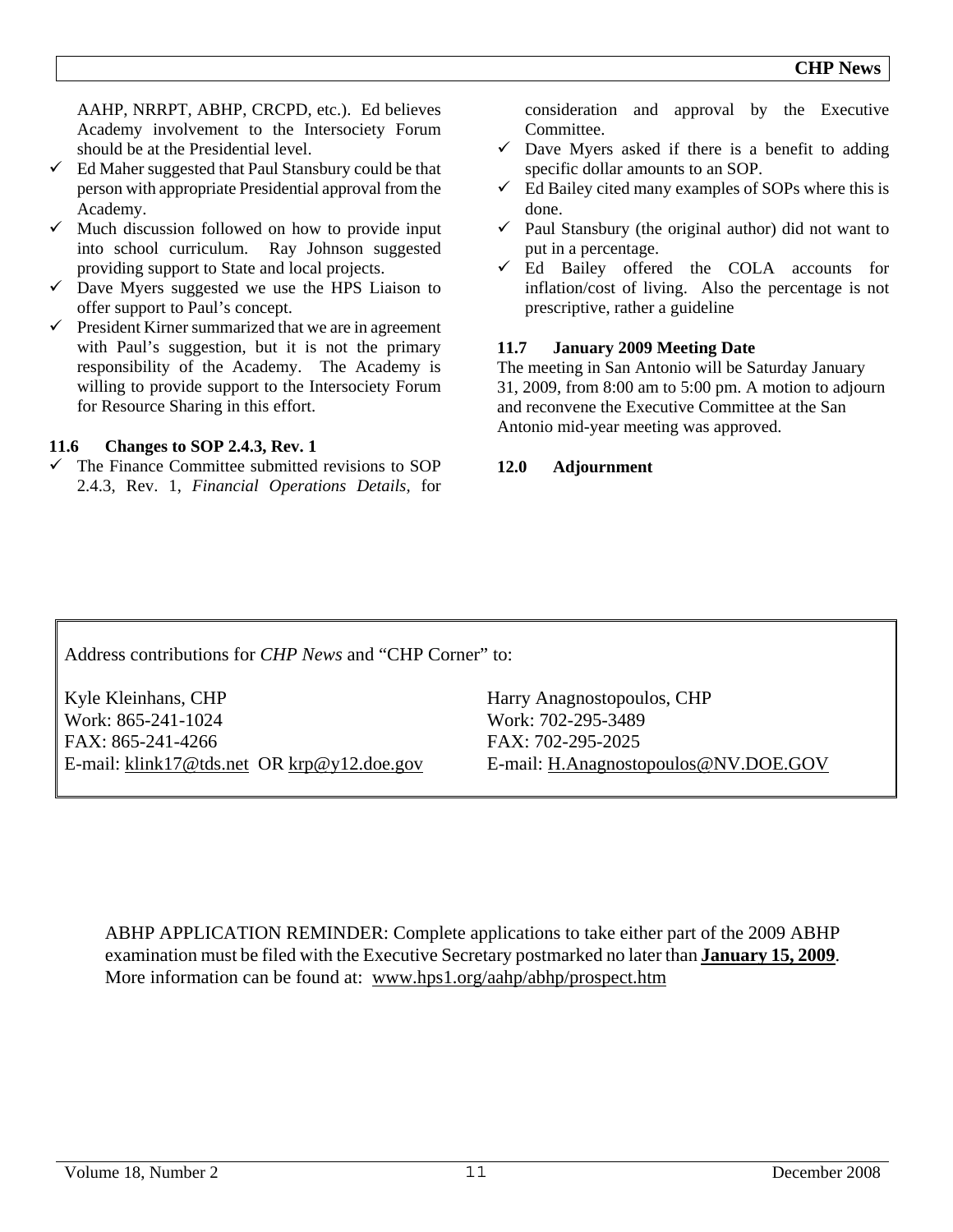#### **Part 2 Panel of Examiners Activities**  *Pat LaFrate, Chair*

At the time of this writing (mid-October), the 2008 ABHP Part 2 Exam has been graded by the question grading groups and currently the Panel Chair is compiling all the candidates' scores for Board review. Part 2 Exam grading typically starts at the end of August and continues through October with the goal of finalizing candidate results before the Fall ABHP Board meeting scheduled in late November. Grading of the exam is an ABHP Procedure Manual driven process which takes a lot of time and effort by the Panel and the Board. The exam grading process works like this: Each exam question grading group consists of a group leader (an ABHP Board or experienced panel member) and two graders. The group leader is assigned additional duties of comparing the grading results for their question. There are fourteen grading groups in all, one for each exam question. After each grader grades their assigned question, the grading group leader enters each graders' scores into an Excel spreadsheet. The spreadsheet calculates the average score for each candidate and the standard deviation between the graders. Conditional formatting is used in the spreadsheet to identify transcription errors between different question parts and erroneous entries by the graders. The grading group leader then identifies any significant differences between the graders for each part of the question. There are two main reasons for differences in scoring between graders: transcription errors and differences of opinion between the graders. Once the grading group leader has compiled a list of the candidates where significant differences exist, they transmit the list to the other two question graders. Once discrepancies are resolved each group leader forwards their group's scoring spreadsheet to the Panel Chair. The Panel Chair then prepares a report of the results of the examination grading process to the ABHP Board. This report (an Excel spreadsheet) contains a statistical tabulation of the examination results in sufficient detail to enable the Board to evaluate the performance of each individual question and to determine the pooled standard deviation necessary to determine the minimum passing score. The results of the examination are then presented at the Fall ABHP Board Meeting by the Panel Chair. Following review and discussion of the results, the Board votes to confirm all candidates who have successfully completed both parts of the examination as eligible for certification.

The 2008 ABHP Part 2 Panel consists of Andy Miller (Vice Chair), Camille Abboud, Kelly Ausbrooks, Jack Buddenbaum, David Burkett, Bob Burkhart, Herman Cember, Jeffrey Chapman, Wayne Gaul, Joe Guido, Willie Harris, Bennie Hooda, Greg Jones, Kenneth Krieger, Robert May, David McLaughlin, Daniel Menchaca, Ron Mlekodaj, Hans Oldewage, Gus Potter (Past Chair), Dennis Quinn, Govind Rao, Glen Sturchio, Casper Sun, Krzysztof Szornel, Johnafred Thomas, David Tucker, and Toshihide Ushino. My hat is off to all these individuals! They put in a lot of time and effort during this process which supports both the candidates and the existing CHPs. I would also like to express my gratitude to the ABHP Board including Jim Tarpinian (Chair), Shawn Googins, Patricia Milligan, Nora Nicholson, Kent Lambert, Cheryl Olson, Jerry Hiatt, and Jack Higginbotham. Their grading assistance and expert advice throughout the grading process was invaluable. Thanks also to Nancy Johnson, AAHP Program Director, for her enormous effort compiling all the grader packets and getting them to all the correct board and panel members in a timely manner. Finally, I would like to thank the many past Part 2 Panel Chairs. Through their past effort, much of my work was considerably less arduous and clearly defined.

#### **ABHP Meeting**

*Jim Tarpinian, ABHP Chair* 

The American Board of Health Physics (ABHP) held its summer meeting 11-12 July 2008 in Pittsburgh, Pennsylvania. The Board discussed the exam preparation process for the 2008 examination and issues affecting certification. I want to express my gratitude to all the Part I and Part II panel members and especially Part I Panel Chair Anthony Huffert and Part II Panel Chair Pat LaFrate for all their hard work for this year's certification exams. I would also like to acknowledge the 2008 Board officers Vice Chair Kent Lambert, Secretary Trish Milligan, Parliamentarian Cheryl Olson, and members Jerry Hiatt, Jack Higginbotham, and Nora Nicholson for all their contributions to exam preparation and input and contributions to the board operations. I would like to give you a status of some ongoing initiatives on which the Board has been working.

As you may recall, last year the Board appointed an *ad hoc* committee to investigate the possibility for future automated online proctored testing (e.g. Sylvan) for the Part I exam. After investigating the options, the committee concluded that it would be cost prohibitive because we do not have enough "volume" to offer the exam at a reasonable price.

The Board also continued its activities to investigate ISO certification of the Board under ANSI/ISO/IEC 17024 *"Accreditation of Bodies Operating Certification of*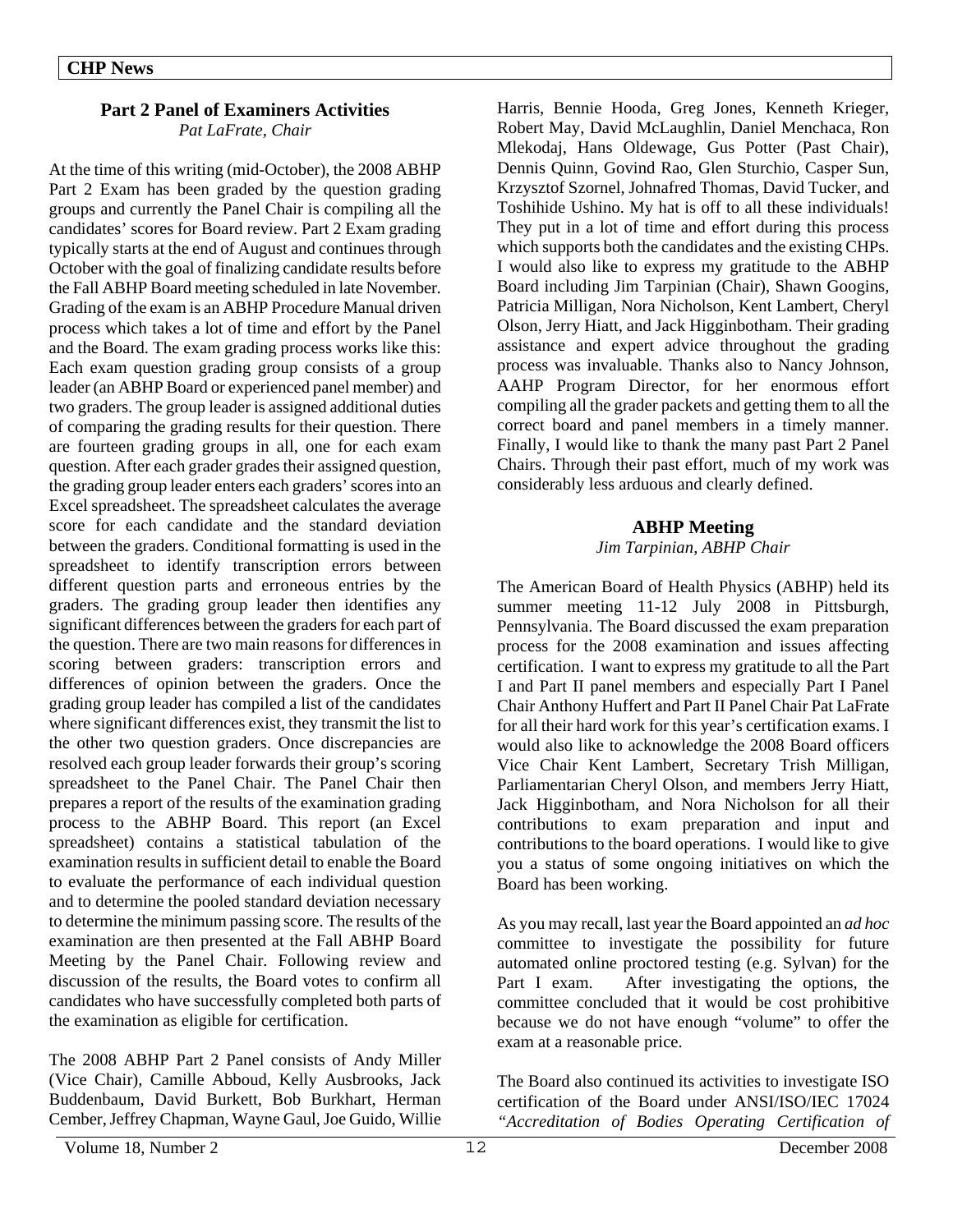*Persons"* I wrote an article for the June issue of the *CHP News* discussing our intent to proceed with preparations for this accreditation and invited your comments. So far, I have had none. In this global economy the international recognition of our certification will increase the ABHP certification's value for CHP's working overseas and may aid in reciprocity with similarly accredited certifications. At its meeting, the Board elected officers for the upcoming 2008 calendar year for the Board and Panels. The new officers are: ABHP Chair Cheryl Olson, Vice Chair Trish Milligan, Secretary Nora Nicholson, Parliamentarian Kent Lambert; Part I Panel of Examiners Chair Jerry Hensley, Vice Chair Michael Stabin; Part II Panel of Examiners Chair Andy Miller and Vice Chair David Burkett. The Board also selected new members of the Part I and Part II panels and would like to note that new members are often recruited from the list of volunteers generated when CHPs check the volunteer check boxes on their annual maintenance fee submissions. New Part I panel members are Nick Bates, Cynthia Flannery, and David Medich. New Part II panel members are John Buddenbaum (reappointed), Benny Hooda, and Glenn Sturchio. Thank you to all Part I and Part II panel members for all their significant contributions this year.

I discussed all of the above during my report to the Executive Committee of the AAHP on June 13. One of the Executive Committee's jobs is to elect new ABHP Board members. I am pleased to report that the new members joining the Board in 2009 are Govind Rao and Sharon Dossett. Please welcome and congratulate our new officers, board members and officers.

#### **2009 Call for Nominations Joyce P. Davis Memorial Award**

*Paul Rohwer, Chair, Professional Standards and Ethics Committee*

The American Academy of Health Physics (AAHP) established the Joyce P. Davis Memorial Award in recognition of her dedication to the advancement of health physics and her humanitarian efforts to uphold the ethics of the profession. The recipient of this award should demonstrate excellence in professional achievement as well as being admired for ethical behavior and interpersonal skills.

The eligibility requirements are:

- 1. A member of AAHP for at least 10 years,
- 2. A champion of professional standards and ethics, and
- 3. Exemplary professional service to the AAHP or the American Board of Health Physics.

Any member of the Academy can make nominations for the award. Selection criteria are presented in AAHP Standard Operating Procedure 2.7.2, Rev. 1, which can be found on the AAHP web site. The previous recipients of the award are John P. Kelly, James E. Tarpinian, Carol D. Berger, and Howard W. Dickson. The award will be presented at the AAHP Awards Luncheon during the 54<sup>th</sup> Health Physics Society Annual Meeting in Minneapolis, MN, July 12-16, 2009. Nominations should include a brief biographical resume of the nominee's career and service to the profession and AAHP, a nomination letter, and at least three reference letters in support of the nomination from AAHP members. Nominations must be submitted to the AAHP Nominating Committee (2009 Chair, Kathryn H. Pryor, kathy.pryor@pnl.gov) on or before 8 February 2009.

ABHP APPLICATION REMINDER: Complete applications to take either part of the 2009 ABHP examination must be filed with the Executive Secretary postmarked no later than **January 15, 2009**. More information can be found at: www.hps1.org/aahp/abhp/prospect.htm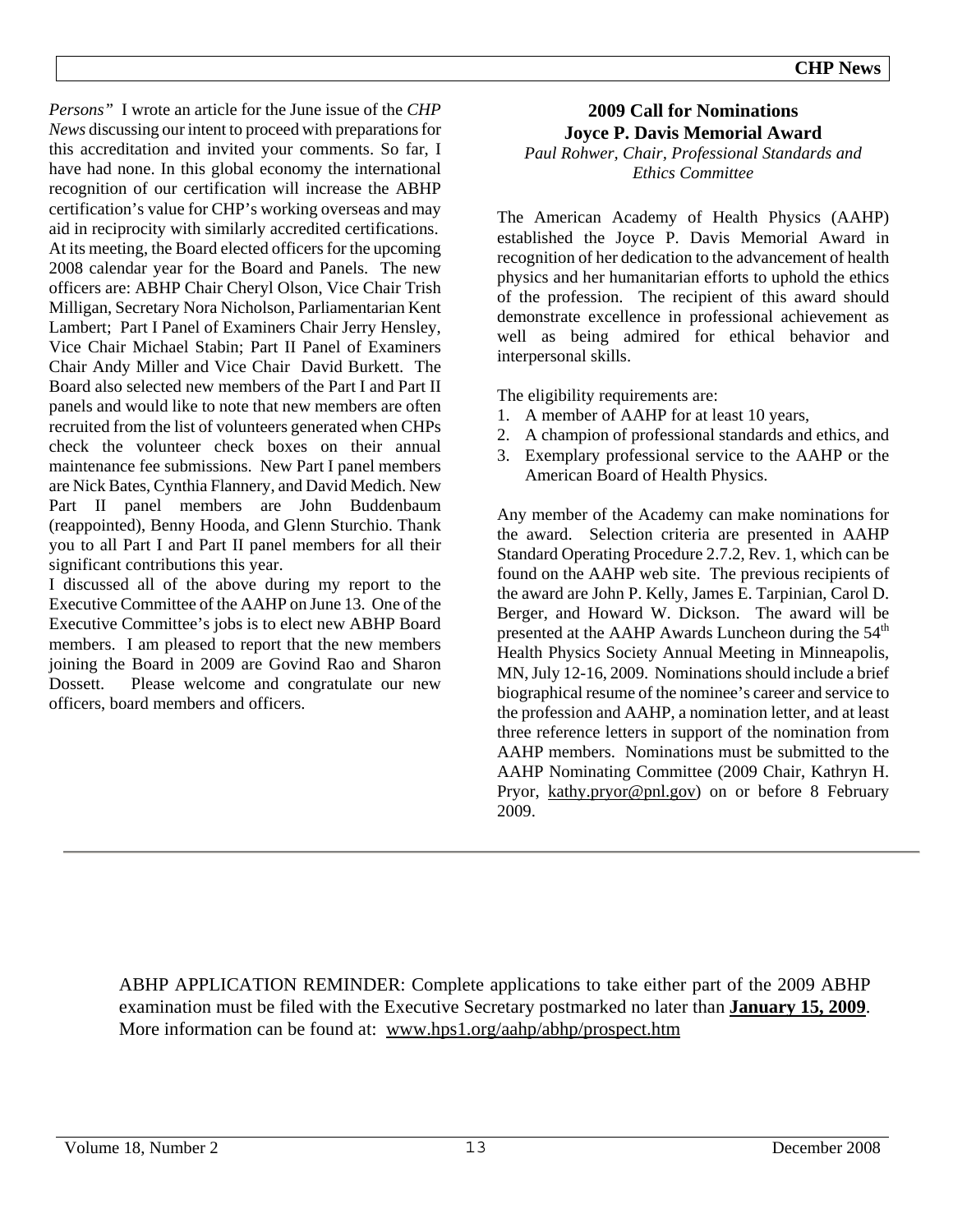## **AMERICAN ACADEMY OF HEALTH PHYSICS**

### **Voting Members of the Executive Committee - 2009**

#### **NOTE: Term expires at the end of the year indicated.**

#### **PRESIDENT**

Richard J. Vetter ('10) Mayo Clinic/Radiation Safety 200 1<sup>st</sup> St SW, MS 828 Rochester, MN 55905 (507) 284-4408 Work rvetter@mayo.edu

#### **PRESIDENT-ELECT**

Paul S. Stansbury ('11) 7313 Columbia River Rd Pasco, WA 99301 (509) 375-6937 Work (509) 375-2019 FAX paul.stansbury@pnl.gov

#### **PAST PRESIDENT**

Nancy P. Kirner ('09) 6108 Nathane West Drive NE Tacoma, WA 98422 (253) 370-0798 Cell kirner@harbornet.com

#### **SECRETARY**

Daniel Mantooth ('10) 3400 Clearwater Ct. West Richland, WA 99353 (509) 946-0410 x326 Work (509) 628-9006 Home dmantooth@moellerinc.com

#### **TREASURER**

Raymond H. Johnson, Jr. ('11) Dade Moeller & Associates 481 N. Frederick Ave, Suite 302 Gaithersburg, MD 20877-2472 (301) 990-6006 Work (301) 990-9878 FAX ray.johnson@moellerinc.com

#### **MEMBER & PAST-TREASURER**

Edgar D. Bailey ('09) 2801 Misty Shore Lane Pflugerville, TX 78660 (512) 934-2357 edbaileychp@msn.com

#### **MEMBER**

Kenneth M. Kasper ('09) 15 Old Taylor Court Greenville, SC 29615-4760 (884) 235-3694 Work kkasper@energysolutions.com

#### **MEMBER**

Steven D. Rima ('10) 3202 Primrose Court Grand Junction, CO 81506 (970) 243-2861 Work (970) 256-7356 FAX sdrima@mactec.com

#### **MEMBER**

Michael K. Bollenbacher ('11) Auxier & Associates 9821 Cogdill Rd, Suite 1 Knoxville, TN 37932 (865) 675-3669 Work (865) 675-3677 FAX mikeb@auxier.com

#### **ABHP CHAIR, EX-OFFICIO MEMBER**

Cheryl L. Olson ('09) 411 Maple Street Casco, WI 54205 (920) 388-8638 Work cheryl\_l\_olson@msn.com

## **AAHP Appointed Positions - 2009**

#### **PROGRAM DIRECTOR**

Nancy Johnson American Academy of Health Physics 1313 Dolley Madison Blvd, Suite 402 McLean, VA 22101 (703) 790-1745 x25 Work (703) 790-2672 FAX njohnson@burkinc.com

#### **NEWSLETTER EDITOR**

Kyle Kleinhans 10222 Misty Brook Lane Knoxville, TN 37922 (865) 241-1024 Work (865) 241-4266 FAX (854) 671-4098 Home klink17@tds.net krp@y12.doe.gov

#### **WEBMASTER**

E. Scott Medling Southern California Edison P.O. Box 128 San Clemente, CA 92674-0128 (949) 368-7492 Work (949) 203-2274 FAX Scott.medling@sce.com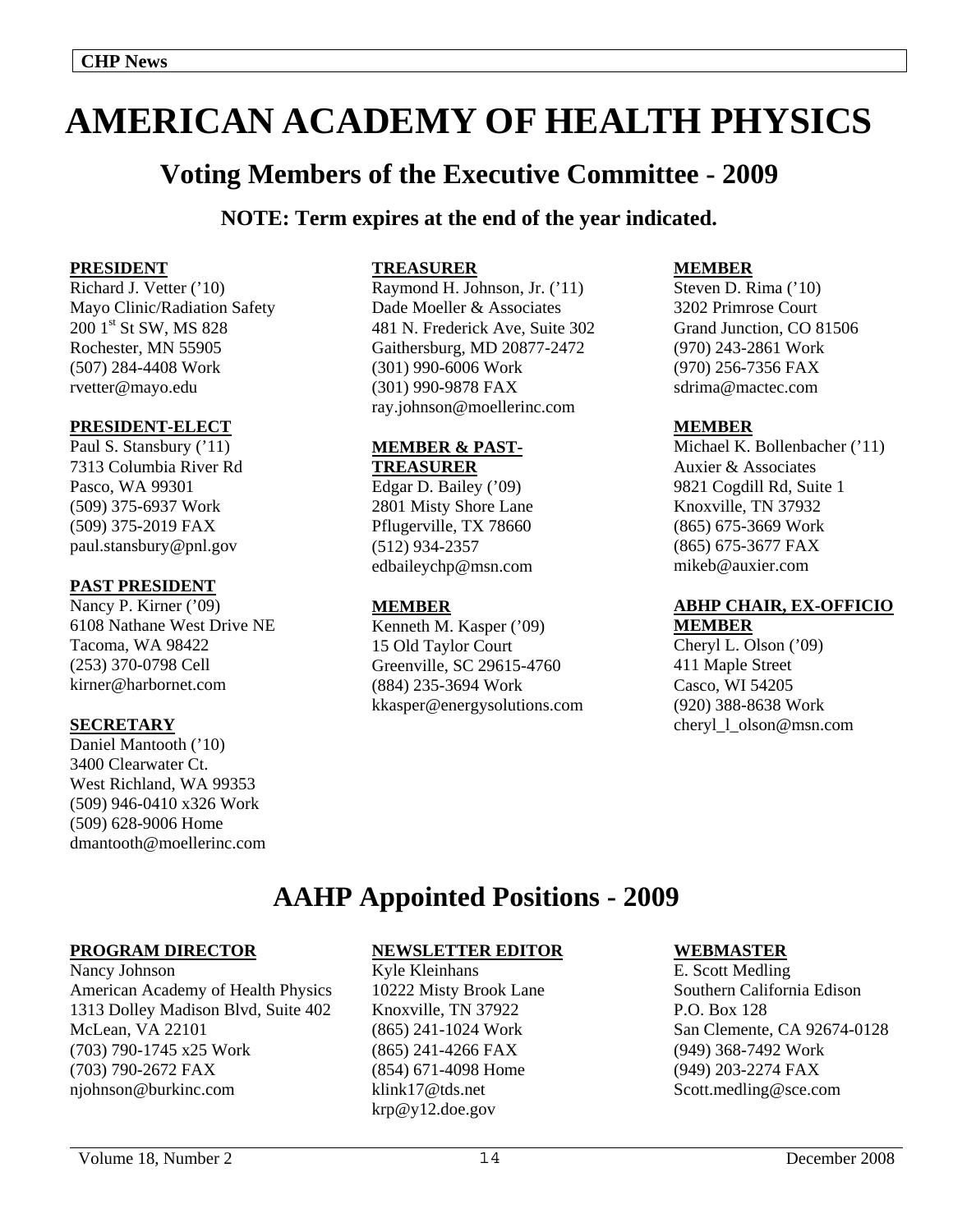## **AAHP Appointees (ABMP) – 2009**

Michael Sheetz (1/08 – 12/10) 6945 Rosewood St Pittsburgh, PA 15208 (412) 624-2728 sheetz@radsafe.pitt.edu

#### **CRCPD:**

Earl Fordham Washington Dept of Health Office of Radiation Protection 309 Bradley Blvd, Suite 201 Richland, WA 99352 (509) 946-0234 Work (509) 946-0876 FAX earl.fordham@gmail.com

Dean W. Broga (1/07 - 12/09) Medical College of Virginia Virginia Commonwealth University Envir Health & Safety, Box 980112 Richmond, VA 23298-0112 (804) 828-5877 Work broga@hsc.vcu.edu

## **AAHP Liaisons – 2009**

#### **HPS:**

Elizabeth Brackett 64 Sutton Drive Vernon, CT 06066 (860) 872-2137 Work ebrackett@mjwcorp.com Jean M. St. Germain (1/06 - 12/08) MSKCC, Dept. of Medical Physics 1275 York Avenue New York, NY 10021 (212) 639-7390 Work (212) 717-3010 FAX stgermaj@mskcc.org

#### **NRRPT:**

Dave Kent 4613 Stablehand Drive Batavia, OH 45103 (740) 497-9029 Work p-dbkent@duf6.com

## **AAHP Committee Listing - 2009**

#### **Appeals**

Gregory Hall, Chair ('10) (208) 526-8663 gregory.hall@icp.doe.gov Nicholas Panzarino ('09) Penny Shamblin ('11)

#### **Continuing Education**

James S. Willison, Chair ('11) (803) 502-9852 jim.willison@wsms.com Louise Buker ('09) James Cherniak ('10) Joseph Greco ('11) David Hearnsberger ('09) Scottie Walker ('09)

#### **Professional Standards & Ethics**

Paul Rohwer, Chair ('08) (865) 483-1879 PaulSandyR@bellsouth.net Karen Barcal ('09) Jack Fix  $('11)$ Ruth McBurney ('10) Cheryl Olson ('10

#### **Exam Site**

April Chance, Chair ('10) (314) 654-7960 april.chance@covidien.com John Gaugh ('10) Jack Higginbotham('11)

#### **Finance**

Paul S. Stansbury, Chair ('11) (509) 375-6937 Work paul.stansbury@pnl.gov Edgar Bailey ('09) Cheryl Olson ('09)

#### **Nominating**

Kathryn Pryor, Chair ('11) (509) 371-7888 kthy.pryor@pnl.gov Keith Anderson ('09) Morgan Cox ('11) John Hageman ('10) Steven King ('09) Kyle Kleinhans ('11) Glenn Sturchio ('10) L. Max Scott ('08) Patricia Milligan (ABHP Vice Chair)  $(109)$ 

#### **Professional Development**

Jay Maisler, Chair ('09) (813) 962-1800 jmaisler@earthlink.net Cindy Bloom ('11) Edward A. Christman ('11) Michael Davidson ('10) Thomas E. Johnson ('09) Jeffrey Vollmer ('11) Kevin Buckley (ad hoc AAPM Liaison) ('09)

#### **Title Protection/Professional Recognition**

Tom Buhl, Chair ('11) (505) 471-0121 tombuhl@comcast.net Kathleen Dinnel-Jones ('09) Barbara Hamrick ('11) Judson Kenoyer ('10) Debra McBaugh ('10) Bernard Olsen ('11)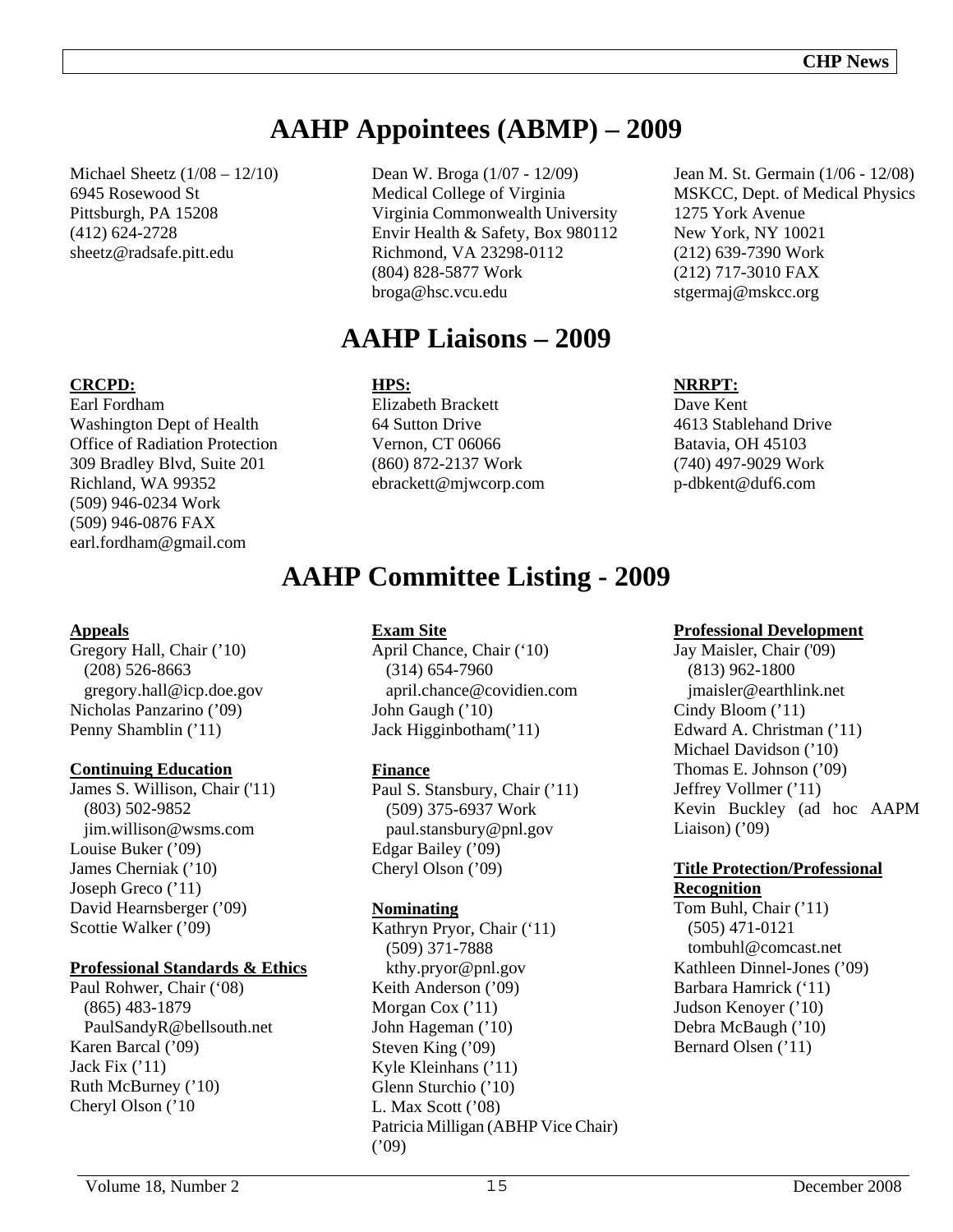## **AMERICAN BOARD OF HEALTH PHYSICS - 2009**

#### **NOTE: Term expires at the end of the year indicated.**

#### **CHAIR**

Cheryl L. Olson '10 411 Maple Street, Casco, WI 54205 Work (920)388-8638 cheryl\_l\_olson@msn.com

#### **VICE CHAIR**

Patricia A. Milligan '09 PO Box 452 Barnesville, MD 20838 Work (301)415-2223 Fax (301)415-2968 pamm718@yahoo.com patricia.milligan@nrc.gov

#### **SECRETARY**

Nora A. Nicholson '10 NAPS/Dominion Power P.O. Box 402 Mineral, VA 23117 Work (540) 894-2071 FAX (540) 894-2408 Nora.Nicholson@dom.com

#### **PARLIAMENTARIAN**

Kent Lambert '11 300 Glenside Road Millville, NJ 08332 Work (215)255-7860 FAX (215)255-7874 kent.lambert@drexel.edu

#### **MEMBER**

Sharon Dossett '13 4107 Tamarack Rd West Richland, WA 99353 Work (509) 376-3057 FAX (509) 373-0792 sharon.dossett@pnl.gov

#### **MEMBER**

Jack F. Higginbotham '12 Oregon State University Radiation Center Corvallis, OR 97331 Work (541) 737-7068 Fax (541) 737-0480 Jack.higginbotham@oregonstate.edu

#### **MEMBER**

Govind R. Rao '13 420 Sundown Rd Knoxville, TN 37934 Work (865)576-1182 Fax (865)574-8558 zga@ornl.gov

#### **MEMBER**

James E. Tarpinian '09 249 W Schreyer Place Columbus, OH 43214 Work (614)424-3203 Fax (614)458-3203 tarpinianj@battelle.org

#### **PROGRAM DIRECTOR**

Nancy Johnson American Board of Health Physics 1313 Dolley Madison Blvd, Suite 402 McLean, VA 221101 Work (703) 790-1745 ext 25 Fax (703) 790-2672 njohnson@burkinc.com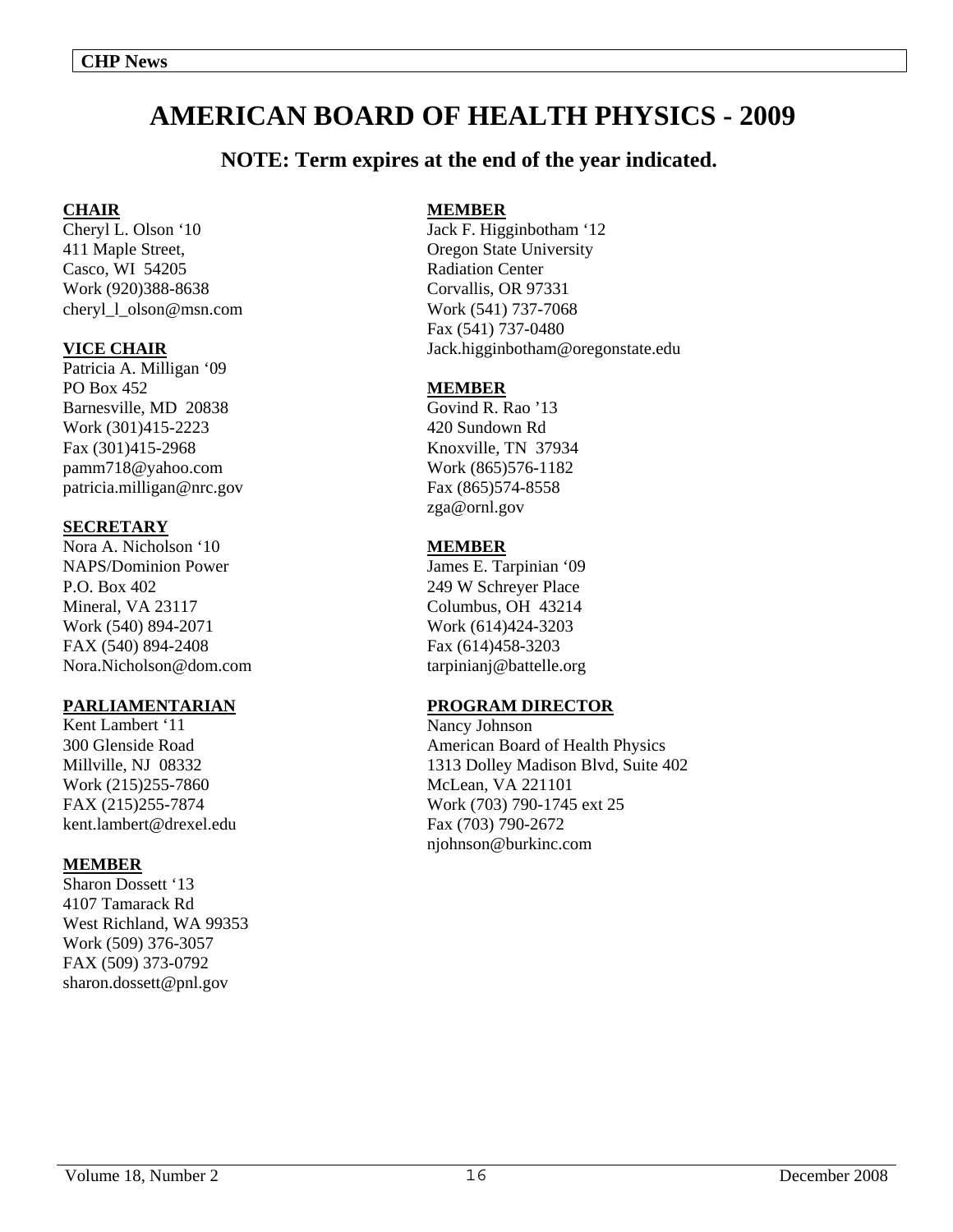## **AMERICAN BOARD OF HEALTH PHYSICS - 2009**

#### **PART 1 PANEL OF EXAMINERS**

Jerry R. Hensley, Jr., Chair 1408 Musgrave Drive Roseville, CA 95747 (916)474-5589 radtype@aol.com

Michael Stabin, Vice Chair Vanderbilt Univ, Dept of Radiology 1161 21<sup>st</sup> Avenue South Nashville, TN 37232 (615)343-0068 michael.g.stabin@vanderbilt.edu

Anthony M. Huffert, Past Chair 14804 Springfield Road Darnestown, MD 20874 (301)415-7000 Work (301)415-5398 FAX anthony.huffert@nrc.gov

#### **PART 2 PANEL OF EXAMINERS**

Mark A. Miller, Chair PO Box 451 Fairview, TN 37062 (615)343-8220 Work andy.miller@vanderbilt.edu

David W. Burkett, Vice Chair 2028 Preakness Place Lebanon, TN 37087 (615)327-4751 x5112 david.burkett@va.gov

Patrick J. LaFrate, Jr., Past Chair 4917 Kingpost Dr Fuquay-Varina, NC 27526 (919)362-3516 patrick.lafrate@pgnmail.com

#### **MEMBERS**

Nicolas K. Bates, ('12) Jackson R. Ellis, ('09) Cynthia M. Flannery, ('12) Jerry R. Hensley, Jr., ('10) Beth Hilt,  $('11)$ Anthony M. Huffert, ('09) David C. Medich,  $('12)$ Scott Nichelson,  $(11)$ William Rhodes, ('10) Michael Stabin, ('11) Jay Tarzia, ('10) James Willison, ('10)

#### **MEMBERS**

Kelly L. Ausbrooks, ('11) John E. Buddenbaum, ('12) David W. Burkett, ('09) Bob Burkhart ('10) Herman Cember ('11) Jeffrey A. Chapman, ('10) Wayne C. Gaul, ('09) Joseph S. Guido, ('11) Willie O. Harris, Jr., ('09) Balwan S. Hooda, ('12) Gregory E. Jones, ('11) Kenneth V. Krieger ('10) Patrick J. LaFrate, Jr., ('08) Robert T. May, ('10) David McLaughlin, ('09) Daniel I. Menchaca, ('09) Mark A. Miller,  $(10)$ Ronald L. Mlekodaj, ('09) Hans Oldewage, ('10) Charles A. Potter, ('11) Dennis M. Quinn, ('10) Glenn M. Sturchio, ('12) Krzysztof Szornel, ('09) Johnafred Thomas, ('09) David Tucker, ('09) Toshihide Ushino, ('11)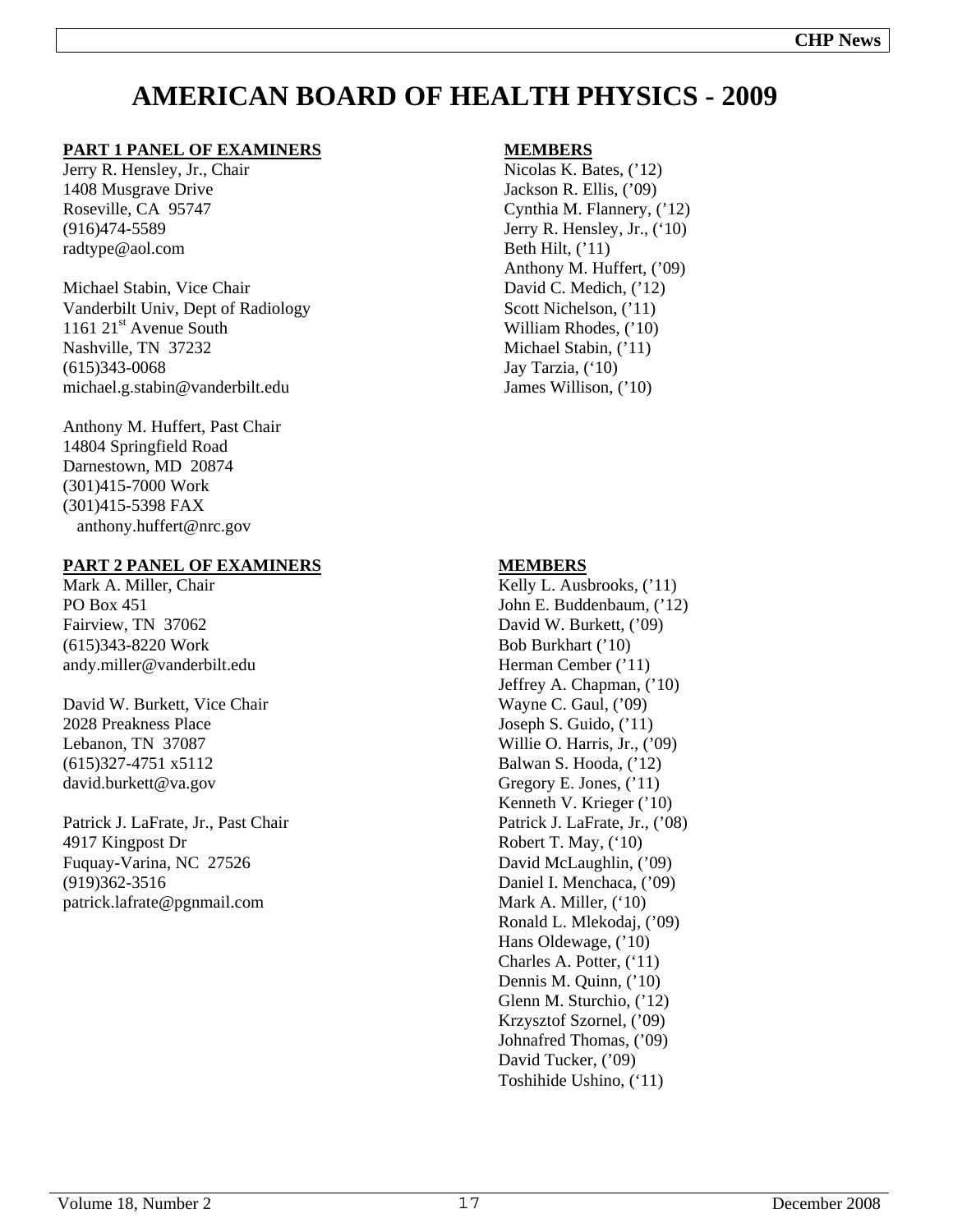## **THE 2008 CHP SALARY SURVEY**

#### Introduction

The 2008 Certified Health Physicist (CHP) survey data was collected by having CHPs submit their responses to survey questions on a web- based data entry form. As was done in previous years, data was collected in coordination with a salary survey of the entire Health Physics Society (HPS).

Jack Crawford will report the HPS salary survey results separately in the Health Physics Newsletter.

The survey was also available in hardcopy form for those who preferred to fax or mail their responses.

 Questions about this survey should be directed to Gary Lautenschlager, via email: chpsalarysurvey@yahoo.com

#### Data Analysis

The salary ranges marked by CHPs on the completed survey forms were rounded to the midpoints of those ranges before statistical analyses were performed. For example, if a CHP marked the salary range \$50,000 to \$52,499; their salary was rounded to the midpoint value of \$51,250.

Responses from CHPs who were either part time or retired were not analyzed, since the data did

#### *Gary Lautenschlager*

not appear to allow meaningful comparisons to be made.

To avoid skewing the results, data from two survey respondents were excluded from the data analysis because they indicated that they earned more than \$178,750 per year.



Of 52 respondents who reported receiving a significant (10 % or more) salary increase upon attaining ABHP certification: 25% received this increase from their current employer, 23% from a promotion with their current employer, 42% received this increase from a new employer, 2% received this increase from part-time consulting, and 8% did not answer.

CHP salaries by region are also presented in this report.

Data Presentation In an effort to make the results of the survey interesting and useful,

CHPs were subcategorized in several ways by education, primary job responsibility, years of experience, and combinations of these subcategories.

Readers are cautioned that for statistical validity, results were given only if there were 10 or more CHPs within that subcategory. Data presented for one subcategory of CHPs may not be possible for another subcategory.

The subcategories in the tables may also change from year to year, depending on the number of responses received. Every effort was made to keep the subcategories consistent with previous surveys, but if there were an insufficient number of CHPs the results were not given.

#### Tables and Figure

Tables show results for fulltime CHPs who received health, vacation, and retirement benefits from their primary employer unless otherwise noted.

Histogram of the data shown in Table 1 - All CHPs is included as Figure 1.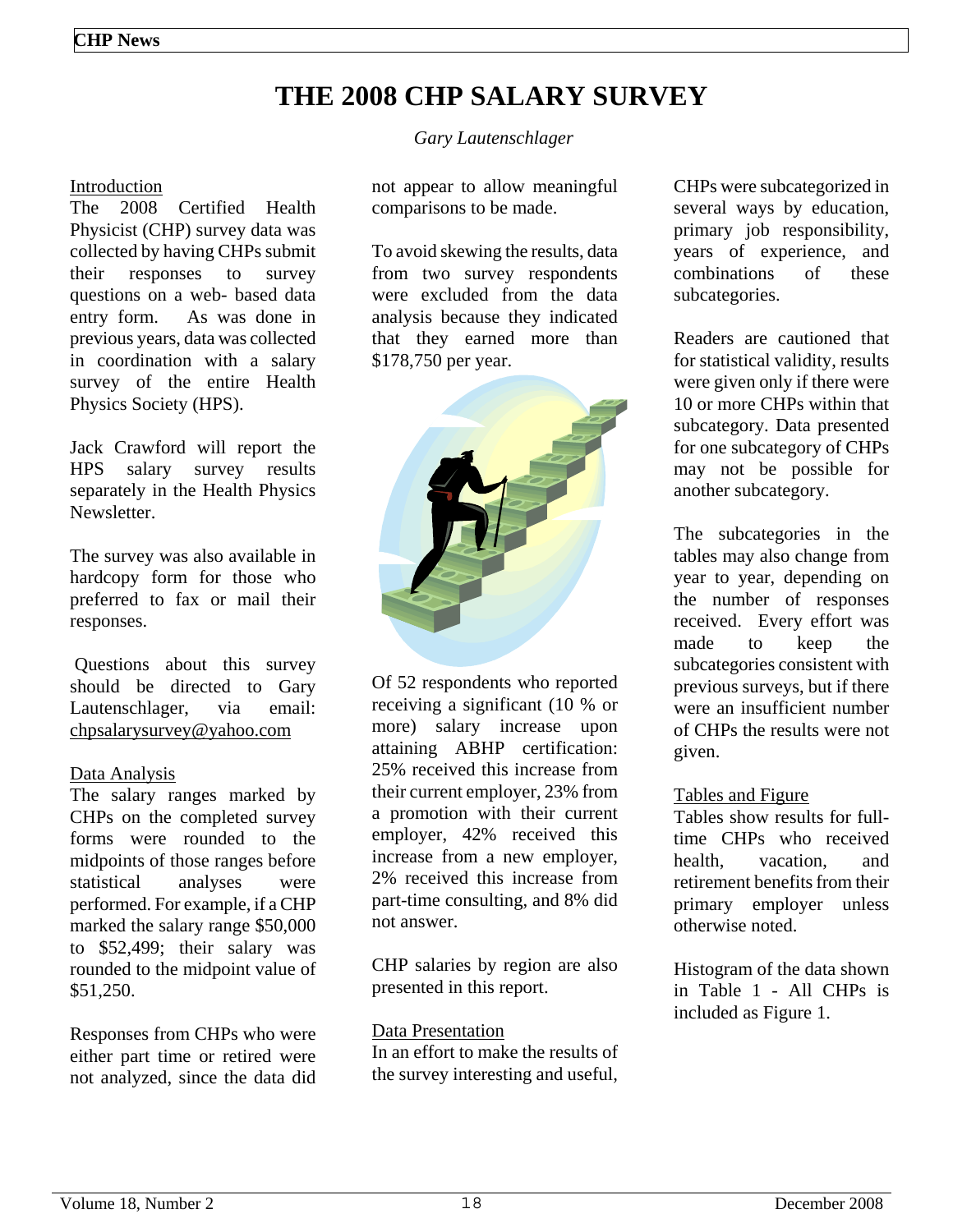**All of the following tables are for fulltime CHPs with health, vacation, and retirement benefits unless otherwise indicated.** 

#### **Table 1: All CHPs**

| <b>CHPs</b><br>All $\epsilon$ | Count | Average | <b>Median</b>  | Max       | Min      | <b>Std Dev</b> |
|-------------------------------|-------|---------|----------------|-----------|----------|----------------|
| <b>CHPs</b>                   | 230   | .076    | 1,250<br>\$111 | \$163,750 | \$48,750 | \$2<br>.479    |

#### **Table 2: CHPs by Education and Field**

| <b>Education</b>                   | Count | Average   | <b>Median</b> | <b>Max</b> | Min       | <b>Std Dev</b> |
|------------------------------------|-------|-----------|---------------|------------|-----------|----------------|
| <b>Bachelors Health Physics</b>    | 11    | \$117,841 | \$118,750     | \$133,750  | \$101,250 | \$11,952       |
| <b>Bachelors Other Field</b>       | 27    | \$104,583 | \$101,250     | \$151,250  | \$73,750  | \$19,278       |
| <b>Masters Health Physics</b>      | 111   | \$114,336 | \$111,250     | \$163,750  | \$61,250  | \$21,149       |
| <b>Masters Other Field</b>         | 19    | \$109,803 | \$111,250     | \$143,750  | \$83,750  | \$15,350       |
| <b>Masters Nuclear Engineering</b> | 14    | \$110,000 | \$110,000     | \$138,750  | \$81,250  | \$19,752       |
| Ph.D. Other Field                  | 15    | \$117,083 | \$116,250     | \$163,750  | \$63,750  | \$31,505       |
| Ph.D. Health Physics               | 19    | \$120,724 | \$113,750     | \$153,750  | \$86,250  | \$22,339       |

#### **Table 3: CHPs by Education and 6-15 Years Experience**

| Edu & 6-15 Yrs Experience    | Count | Average   | <b>Median</b> | Max       | Min      | <b>Std Dev</b> |
|------------------------------|-------|-----------|---------------|-----------|----------|----------------|
| All CHPs 6-15 yrs Experience | 44    | \$104,091 | \$101,250     | \$156,250 | \$61,250 | \$20,886       |
| Masters Health Physics       | 28    | \$104,107 | \$102,500     | \$151.250 | \$61,250 | \$21,308       |

#### **Table 4: CHPs by Education and >15 Years Experience**

| Edu $\&$ >15 Yrs Experience        | Count | Average   | <b>Median</b> | <b>Max</b> | Min       | <b>Std Dev</b> |
|------------------------------------|-------|-----------|---------------|------------|-----------|----------------|
| All CHPs $>15$ yrs Experience      | 178   | \$115,098 | \$113,750     | \$163,750  | \$48,750  | \$21,078       |
| <b>Bachelors Health Physics</b>    | 10    | \$119,500 | \$121,250     | \$133,750  | \$101,250 | \$11,183       |
| <b>Bachelors Other Field</b>       | 24    | \$106,042 | \$103,750     | \$151,250  | \$73,750  | \$19,890       |
| <b>Masters Health Physics</b>      | 80    | \$117,969 | \$118,750     | \$163,750  | \$63,750  | \$19,903       |
| <b>Masters Nuclear Engineering</b> | 12    | \$113,958 | \$117,500     | \$138,750  | \$81,250  | \$18,354       |
| <b>Masters Other Field</b>         | 19    | \$109,803 | \$111,250     | \$143,750  | \$83,750  | \$15,350       |
| Ph.D. Health Physics               | 11    | \$129,886 | \$126,250     | \$153,750  | \$96,250  | \$21,458       |
| Ph.D. Other Field                  | 11    | \$112,841 | \$111,250     | \$163,750  | \$63,750  | \$32,582       |

#### **Table 5: CHPs by U.S. Regions\***

| <b>CHPs by Region</b> | Count | Average   | <b>Median</b> | <b>Max</b> | Min      | <b>Std Dev</b> |
|-----------------------|-------|-----------|---------------|------------|----------|----------------|
| Northeast             | 29    | \$109,526 | \$106,250     | \$163,750  | \$66,250 | \$23,765       |
| Midwest               | 37    | \$104,020 | \$101,250     | \$153,750  | \$68,750 | \$19,327       |
| South                 | 82    | \$113,598 | \$110,000     | \$156,250  | \$63,750 | \$19,854       |
| West                  | 56    | \$116,518 | \$116,250     | \$153,750  | \$48,750 | \$18,499       |

**\*-** The four major regions of the United States as defined by the U.S. Census Bureau for which data are presented represent groups of states as follows:

*Northeast.* Connecticut, Maine, Massachusetts, New Hampshire, New Jersey, New York, Pennsylvania, Rhode Island, Vermont.

*Midwest.* Illinois, Indiana, Iowa, Kansas, Michigan, Minnesota, Missouri, Nebraska, North Dakota, Ohio, South Dakota, Wisconsin.

*South.* Alabama, Arkansas, Delaware, District of Columbia, Florida, Georgia, Kentucky, Louisiana, Maryland, Mississippi, North Carolina, Oklahoma, South Carolina, Tennessee, Texas, Virginia, West Virginia. *West.* Alaska, Arizona, California, Colorado, Hawaii, Idaho, Montana, Nevada, New Mexico, Oregon, Utah,

Washington, Wyoming.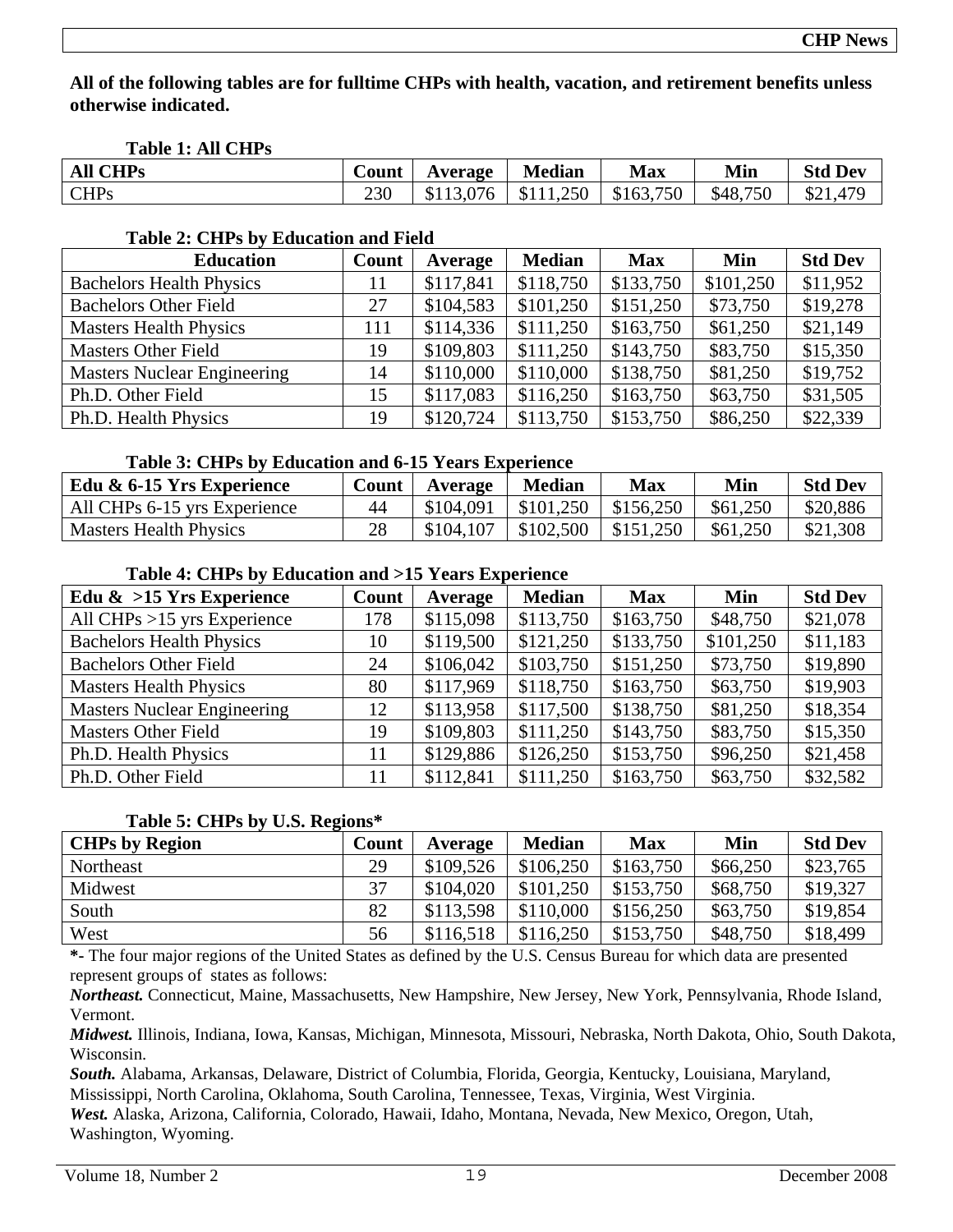| Table v. Masters Health I hysics and I fillial v Employer |       |           |               |            |           |                |  |  |  |
|-----------------------------------------------------------|-------|-----------|---------------|------------|-----------|----------------|--|--|--|
| <b>Masters Health Physics</b>                             | Count | Average   | <b>Median</b> | <b>Max</b> | Min       | <b>Std Dev</b> |  |  |  |
| & Primary Employer                                        |       |           |               |            |           |                |  |  |  |
| <b>Federal Government</b>                                 | 16    | \$121,875 | \$122,500     | \$143,750  | \$101,250 | \$11,199       |  |  |  |
| Medical                                                   | 14    | \$116,786 | \$120,000     | \$141,250  | \$83,750  | \$17,186       |  |  |  |
| University                                                | 15    | \$97,750  | \$93,750      | \$138,750  | \$61,250  | \$22,436       |  |  |  |
| <b>National Laboratory</b>                                | 21    | \$113,869 | \$111,250     | \$153,750  | \$66,250  | \$20,924       |  |  |  |
| <b>Government Contractors</b>                             | 13    | \$116,827 | \$123,750     | \$148,750  | \$83,750  | \$21,702       |  |  |  |
| <b>Nuclear Power Utility</b>                              | 12    | \$114,375 | \$107,500     | \$156,250  | \$96,250  | \$16,792       |  |  |  |
|                                                           |       |           |               |            |           |                |  |  |  |

#### **Table 6: Masters Health Physics and Primary Employer**

#### **Table 7: All CHPs by Other Certifications**

| <b>All CHPs by Other</b> | Count | Average   | <b>Median</b> | <b>Max</b> | Min      | <b>Std Dev</b> |
|--------------------------|-------|-----------|---------------|------------|----------|----------------|
| <b>Certifications</b>    |       |           |               |            |          |                |
| <b>NRRPT</b>             | 32    | \$114,609 | \$110,000     | \$156,250  | \$48,750 | \$24,516       |
| PE                       |       | \$106,705 | \$111,250     | \$141,250  | \$48,750 | \$26,311       |
| Other                    | 26    | \$119,712 | \$118,750     | \$163,750  | \$63,750 | \$25,250       |

#### **Table 8: Masters Health Physics and Primary Job Responsibility**

| <b>Masters Health Physics &amp;</b> | Count | Average   | <b>Median</b> | <b>Max</b> | Min      | <b>Std Dev</b> |
|-------------------------------------|-------|-----------|---------------|------------|----------|----------------|
| <b>Primary Job Responsibility</b>   |       |           |               |            |          |                |
| Administration                      | 12    | \$123,125 | \$123,750     | \$153,750  | \$96,250 | \$18,157       |
| <b>Applied Health Physics</b>       | 28    | \$110,089 | \$110,000     | \$163,750  | \$61,250 | \$23,169       |
| Environmental                       | 11    | \$113,977 | \$111,250     | \$141,250  | \$98,750 | \$13,060       |
| Regulations/Standards               | 10    | \$111,000 | \$112,500     | \$133,750  | \$71,250 | \$19,736       |
| <b>Power Reactor</b>                | 11    | \$119,432 | \$108,750     | \$161,250  | \$96,250 | \$22,110       |
| <b>Medical Health Physics</b>       | 13    | \$120,481 | \$126,250     | \$151,250  | \$83,750 | \$19,984       |

#### **Table 9: All CHPs by Primary Job Responsibility**

| <b>Primary Job Responsibility</b> | Count | Average   | <b>Median</b> | <b>Max</b> | Min      | <b>Std Dev</b> |
|-----------------------------------|-------|-----------|---------------|------------|----------|----------------|
| Administration                    | 18    | \$119,028 | \$121,250     | \$153,750  | \$88,750 | \$20,326       |
| <b>Applied Health Physics</b>     | 66    | \$111,250 | \$111,250     | \$163,750  | \$61,250 | \$22,399       |
| Dosimetry                         | 12    | \$112,708 | \$112,500     | \$143,750  | \$66,250 | \$19,437       |
| Environmental                     | 18    | \$112,500 | \$110,000     | \$151,250  | \$48,750 | \$23,125       |
| Radiological Assessment           | 19    | \$109,145 | \$111,250     | \$141,250  | \$81,250 | \$18,205       |
| Regulations/Standards             | 19    | \$112,697 | \$108,750     | \$153,750  | \$71,250 | \$19,726       |
| <b>Power Reactor</b>              | 21    | \$115,655 | \$108,750     | \$161,250  | \$86,250 | \$20,385       |
| <b>Medical Health Physics</b>     | 20    | \$119,625 | \$122,500     | \$151,250  | \$83,750 | \$18,836       |

#### **Table 10: CHPs as Professional Staff (All CHPs in this category and by Education)**

| <b>CHPs as Professional Staff</b> | Count | Average   | <b>Median</b> | <b>Max</b> | Min      | <b>Std Dev</b> |
|-----------------------------------|-------|-----------|---------------|------------|----------|----------------|
| All CHPs in this Category         | 115   | \$109,467 | \$108,750     | \$163,750  | \$48,750 | \$19,906       |
| <b>Bachelors Other Field</b>      | 16    | \$103,906 | \$103,750     | \$143,750  | \$73,750 | \$18,674       |
| <b>Masters Health Physics</b>     | 49    | \$110,179 | \$106,250     | \$163,750  | \$66,250 | \$19,791       |
| Ph.D. Other Field                 |       | \$118,000 | \$117,500     | \$156,250  | \$68,750 | \$27,840       |